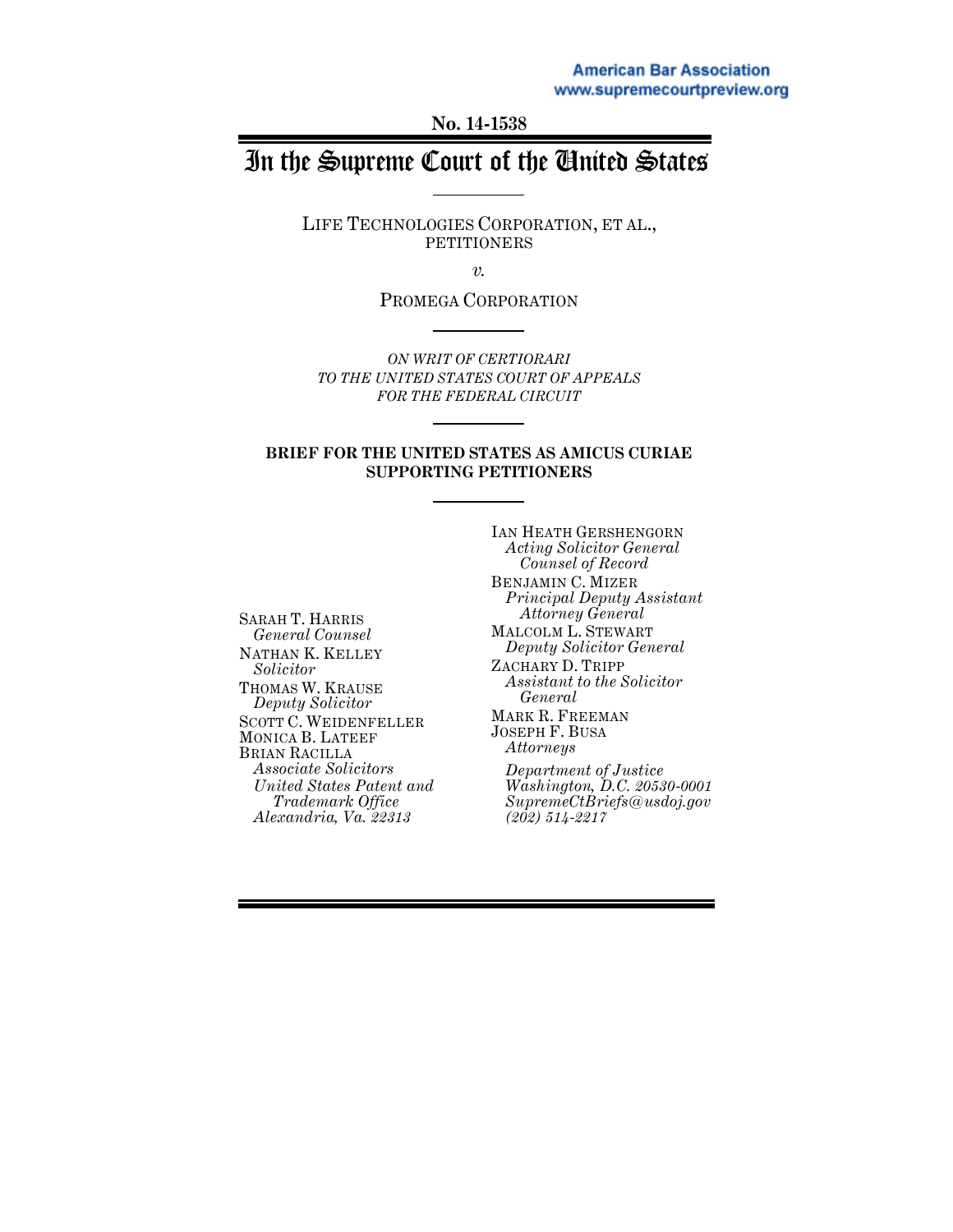#### **QUESTION PRESENTED**

Section 271(f)(1) of the Patent Act of 1952 prohibits the "suppl[y] \* \* \* from the United States [of] all or a substantial portion of the components of a patented invention" for combination abroad. 35 U.S.C. 271(f)(1). An adjacent provision, Section 271(f)(2), prohibits the "suppl[y]  $* * *$  from the United States [of] any component of a patented invention that is especially made or especially adapted for use in the invention and not a staple article or commodity of commerce suitable for substantial noninfringing use." 35 U.S.C. 271(f)(2). The question presented is as follows:

Whether a supplier can be held liable under Section  $271(f)(1)$  for providing "all or a substantial portion of the components of a patented invention" when the supplier ships for combination abroad a single, commodity component of a multi-component invention.

(I)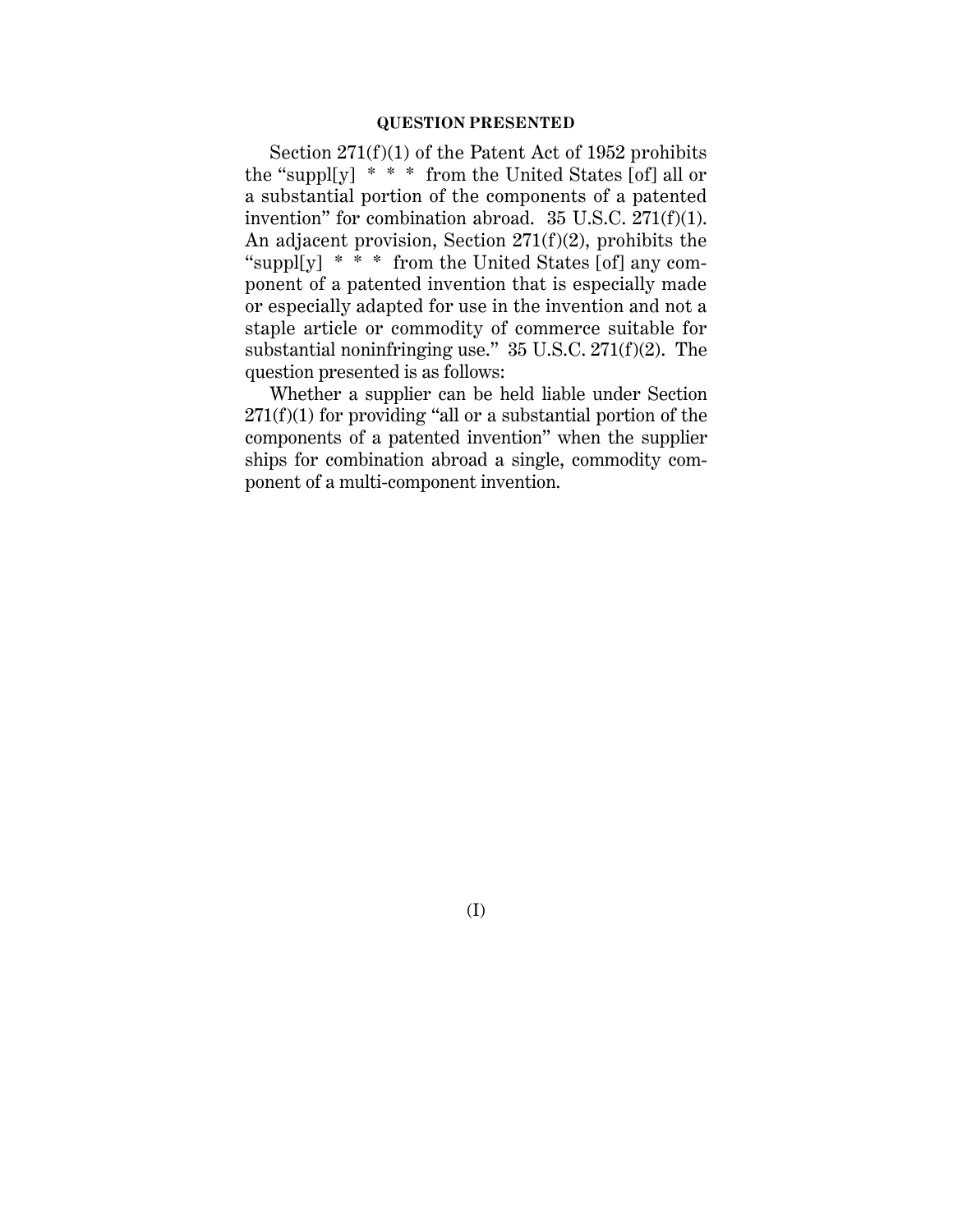## **TABLE OF CONTENTS**

Page

| The statutory text indicates that Section $271(f)(1)$<br>A. |  |
|-------------------------------------------------------------|--|
| does not reach the supply of a single component 12          |  |
| The differences between Section 271(f)'s two para-<br>В.    |  |
| graphs reinforce the conclusion that paragraph (1)          |  |
| does not reach the supply of a single component 17          |  |
| The statutory purpose and practical considerations<br>C.    |  |
| reinforce the conclusion that Section $271(f)(1)$ does      |  |
|                                                             |  |
| The presumption against extraterritoriality resolves<br>D.  |  |
|                                                             |  |
|                                                             |  |

### **TABLE OF AUTHORITIES**

# Cases:

| Bullard v. Blue Hills Bank, 135 S. Ct. 1686 (2015) 24        |
|--------------------------------------------------------------|
| Deepsouth Packing Co. v. Laitram Corp., 406 U.S.             |
|                                                              |
| F. Hoffmann-La Roche Ltd. v. Empagran S.A.,                  |
|                                                              |
| Freeman v. Quicken Loans, Inc., 132 S. Ct. 2034              |
|                                                              |
| Global-Tech Appliances, Inc. v. SEB S.A., 563 U.S.           |
|                                                              |
| <i>Jarecki</i> v. G. D. Searle & Co., 367 U.S. 303 (1961) 13 |
| McDonnell v. United States, 136 S. Ct. 2355 (2016) 13        |
| Microsoft Corp. v. AT&T Corp., 550 U.S. 437                  |
|                                                              |
|                                                              |

(III)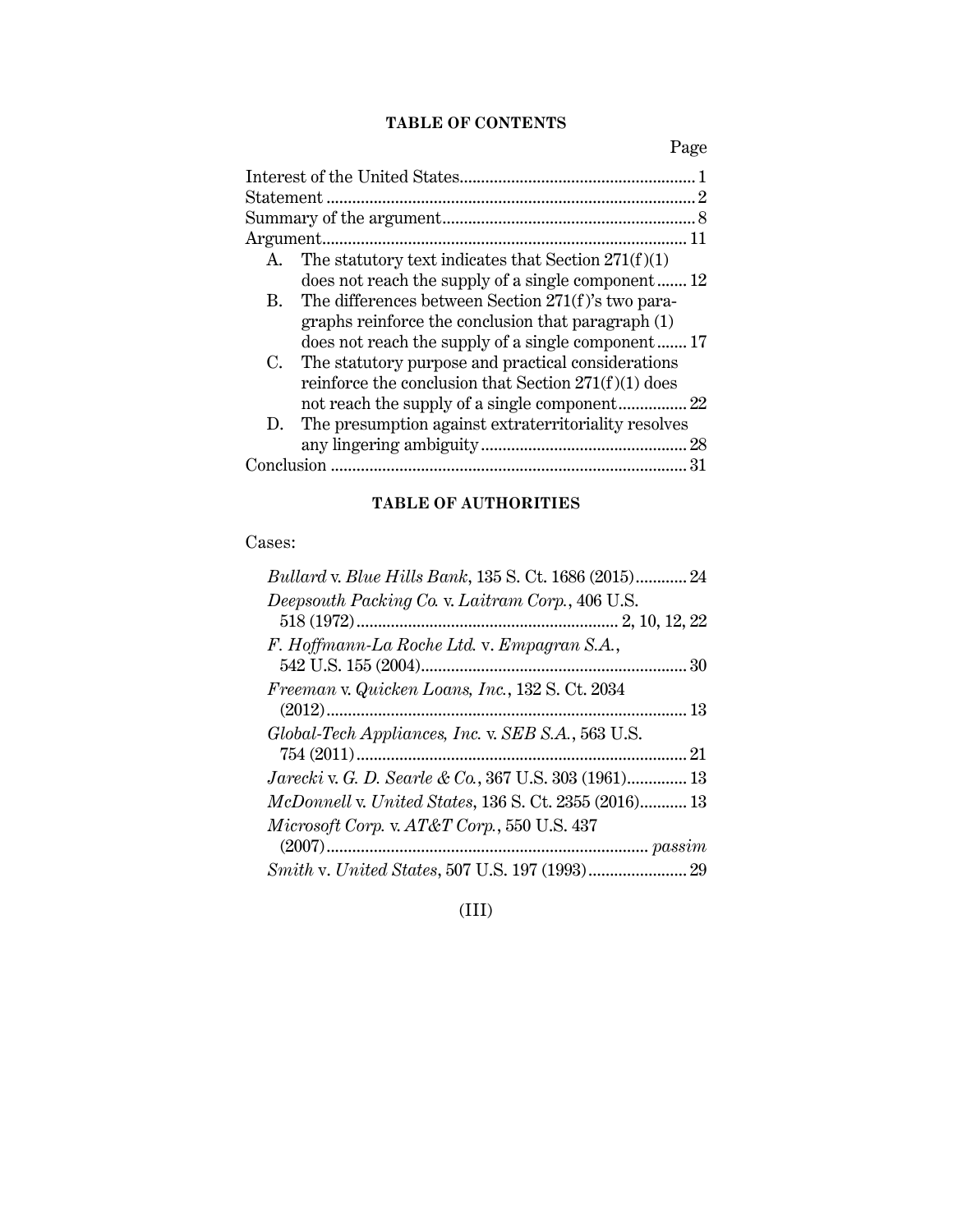| Statutes and regulations:                | Page |
|------------------------------------------|------|
| Patent Act of 1952, 35 U.S.C. 1 et seq.: |      |
|                                          |      |
|                                          |      |
|                                          |      |
|                                          |      |
|                                          |      |
|                                          |      |
|                                          |      |
|                                          |      |
| 26 C.F.R.:                               |      |
|                                          |      |
|                                          |      |
|                                          |      |

# Miscellaneous: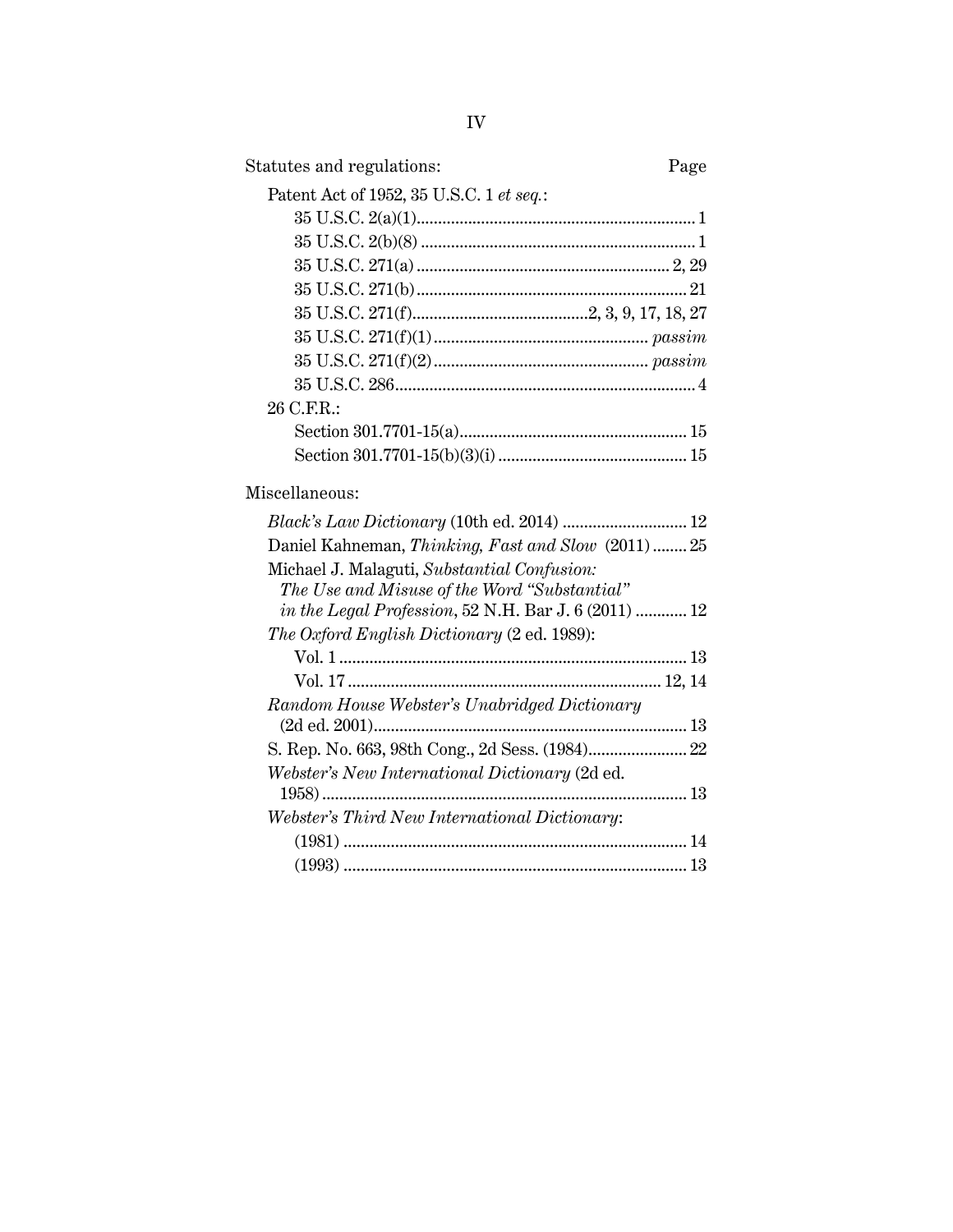# In the Supreme Court of the United States

No. 14-1538

LIFE TECHNOLOGIES CORPORATION, ET AL., PETITIONERS

*v.*

PROMEGA CORPORATION

*ON WRIT OF CERTIORARI TO THE UNITED STATES COURT OF APPEALS FOR THE FEDERAL CIRCUIT*

#### **BRIEF FOR THE UNITED STATES AS AMICUS CURIAE SUPPORTING PETITIONERS**

#### **INTEREST OF THE UNITED STATES**

This case presents the question whether U.S. patent law restricts U.S. exporters from sending a single, commodity article overseas when the recipient uses that article abroad to assemble an invention that is covered by a U.S. patent. The United States Patent and Trademark Office is responsible for granting and issuing patents and advising the President on issues of patent policy.  $35 \text{ U.S.C. } 2(a)(1)$  and (b)(8). The application of U.S. patent law to the participation of U.S. exporters in foreign markets also raises issues concerning the competitiveness of American companies abroad and the respective roles of the United States' and other nations' patent laws, issues of concern to the Department of Commerce. The United States therefore has a substantial interest in the Court's resolu-

(1)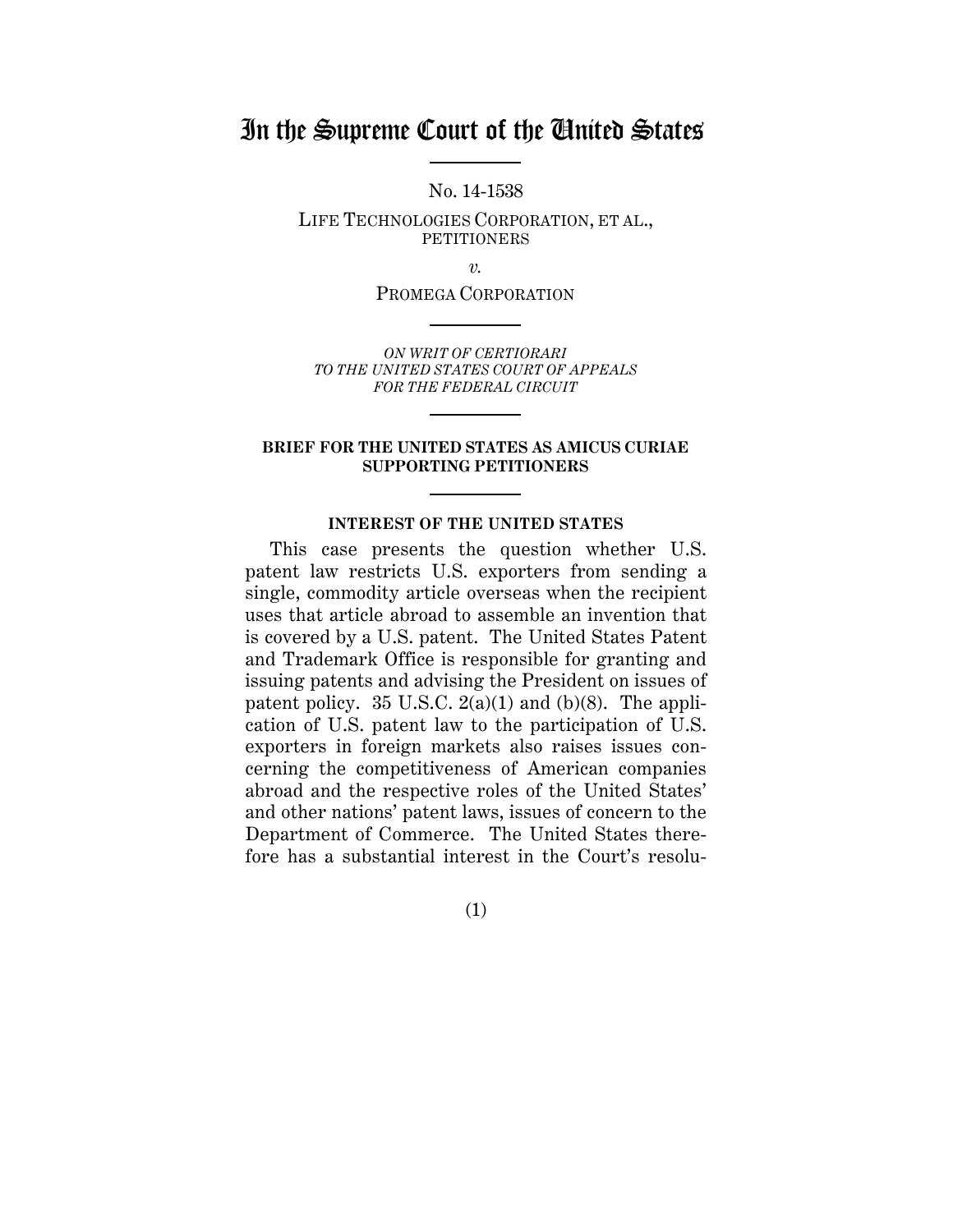tion of the question presented here. At the invitation of the Court, the United States filed a brief as amicus curiae at the petition stage of this case.

#### **STATEMENT**

1. a. In general, whoever without authority makes, uses, or sells a patented invention "within the United States" is liable for patent infringement. 35 U.S.C. 271(a). In *Deepsouth Packing Co.* v. *Laitram Corp.*, 406 U.S. 518 (1972) (*Deepsouth*), this Court held that a company did not violate Section 271(a) when it manufactured all of the component parts of a patented machine in the United States but shipped those parts overseas for final assembly abroad rather than assembling the parts itself. *Id.* at 523-524. This Court explained that "it is not an infringement [under Section 271(a)] to make or use a patented product outside of the United States," *id.* at 527, and that the invention was not made until its components were combined abroad, *id.* at 528-529. In reaching that conclusion, the Court relied in part on the presumption that Congress does not intend to regulate extraterritorially absent "a clear \* \* \* indication of intent" to do so. *Id.* at 532; see *id*. at 531. This Court found no such indication in Section 271(a). *Ibid.*

b. Congress responded to *Deepsouth* by enacting 35 U.S.C. 271(f). Section 271(f) consists of two paragraphs. Paragraph (1) provides:

Whoever without authority supplies or causes to be supplied in or from the United States all or a substantial portion of the components of a patented invention, where such components are uncombined in whole or in part, in such manner as to actively induce the combination of such components outside of the United States in a manner that would infringe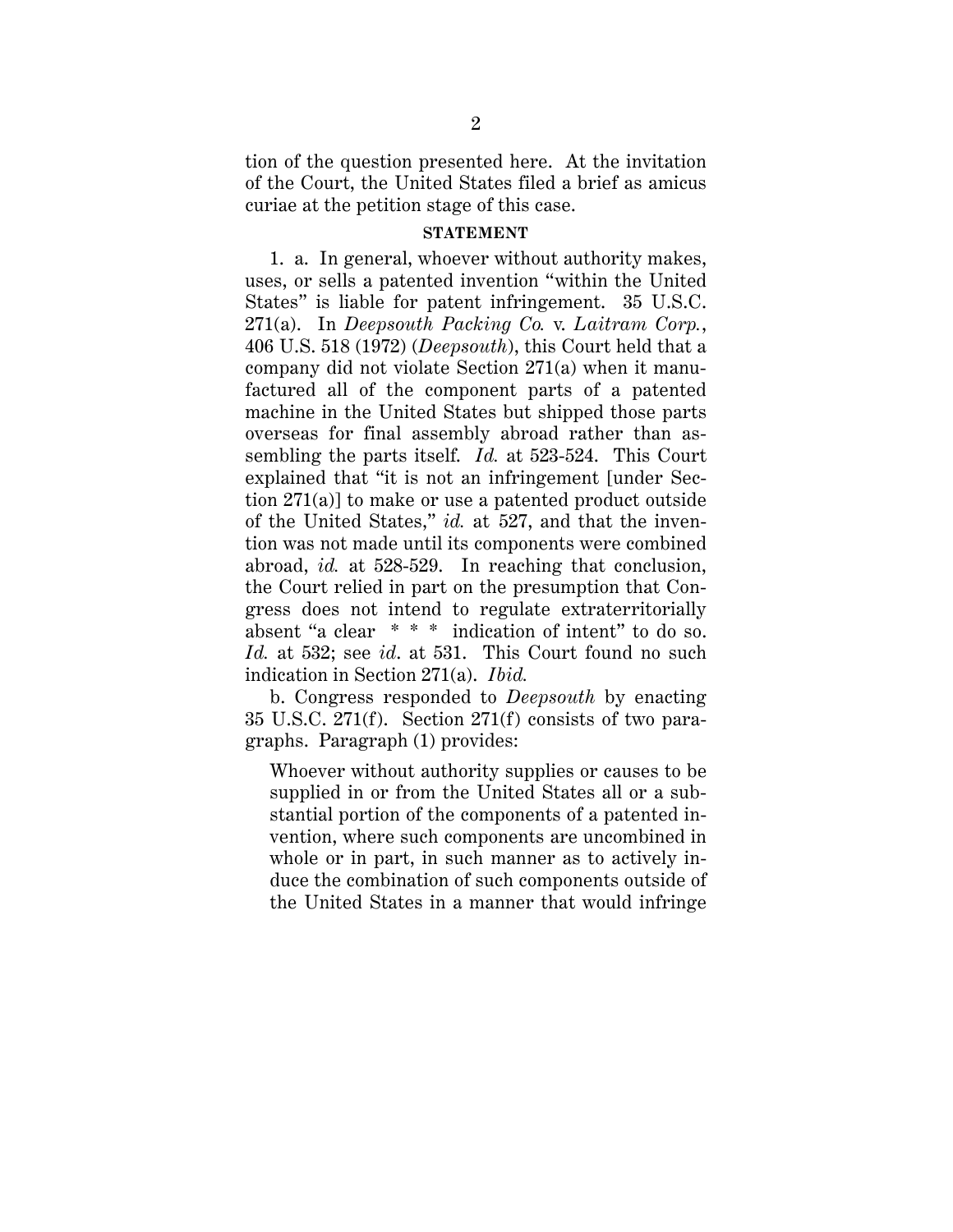the patent if such combination occurred within the United States, shall be liable as an infringer.

#### 35 U.S.C. 271(f)(1). Paragraph (2) provides:

Whoever without authority supplies or causes to be supplied in or from the United States any component of a patented invention that is especially made or especially adapted for use in the invention and not a staple article or commodity of commerce suitable for substantial noninfringing use, where such component is uncombined in whole or in part, knowing that such component is so made or adapted and intending that such component will be combined outside of the United States in a manner that would infringe the patent if such combination occurred within the United States, shall be liable as an infringer.

#### 35 U.S.C. 271(f)(2).

c. This Court first interpreted Section 271(f) in *Microsoft Corp.* v. *AT&T Corp.*, 550 U.S. 437 (2007). The defendant in that case shipped a master version of computer software abroad, where customers made copies and installed the copies on computers. *Id.* at 441. The plaintiff owned a patent that would have been infringed by the installation of the software on a computer in the United States. *Id.* at 441-442. This Court held that the defendant was not liable under Section 271(f) because it had not supplied a component of the invention "from the United States." *Id.* at 452-454. The Court explained that the master software supplied from the United States was not a "component" within the meaning of Section 271(f) because it was not directly installed on the computers, and that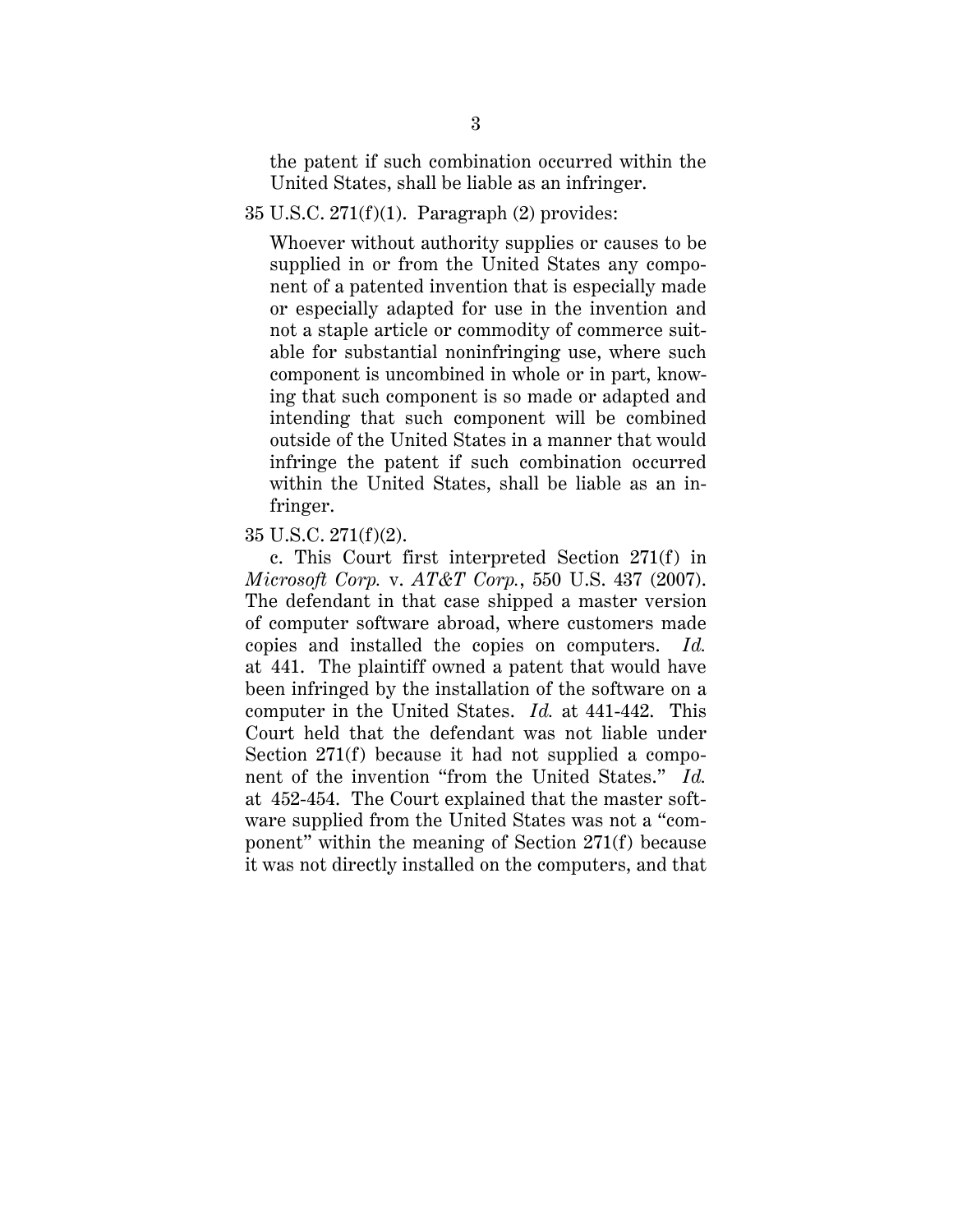the copies that were installed were made abroad. *Id.* at 449-452.

This Court found that "[a]ny doubt" about whether Microsoft's conduct fell within Section 271(f)(1) "would be resolved by the presumption against extraterritoriality." *Microsoft*, 550 U.S. at 454. The Court explained that, even when a particular federal law is clearly intended to address foreign conduct, the presumption "remains instructive in determining the *extent* of the statutory exception." *Id*. at 456. The Court found no indication that Congress intended domestic actors to be liable for simply supplying "information, instructions, or other materials needed to make copies abroad." *Id.* at 458.

2. a. Respondent was the exclusive licensee of a U.S. patent claiming a kit for copying short repeated sequences of DNA. Pet. App.  $2a$ ,  $5a$ .<sup>1</sup> The kit copies certain DNA sequences in order to enable analysts to determine whether a DNA sample came from a particular individual. *Id.* at 3a-5a.

The human genome repeats short sequences of nucleotides, the building blocks of DNA, in many places. Pet. App. 2a-3a. "For example, the DNA sequence ATT (adenine-thymine-thymine) may be repeated ten times in a row in a particular location." *Ibid*. The number of repetitions at a given location "varies highly from person to person." *Id*. at 3a. "For example, one individual's DNA may have eleven ATT repeats" at a particular location, "while another individual may

<sup>&</sup>lt;sup>1</sup> Initially, five patents were at issue. The Federal Circuit held that four of the patents were invalid. Pet. App. 22a. The remaining patent has expired, Br. in Opp. 3, but a patentee or exclusive licensee may seek damages for infringement during the patent's term and within the six years preceding the suit. 35 U.S.C. 286.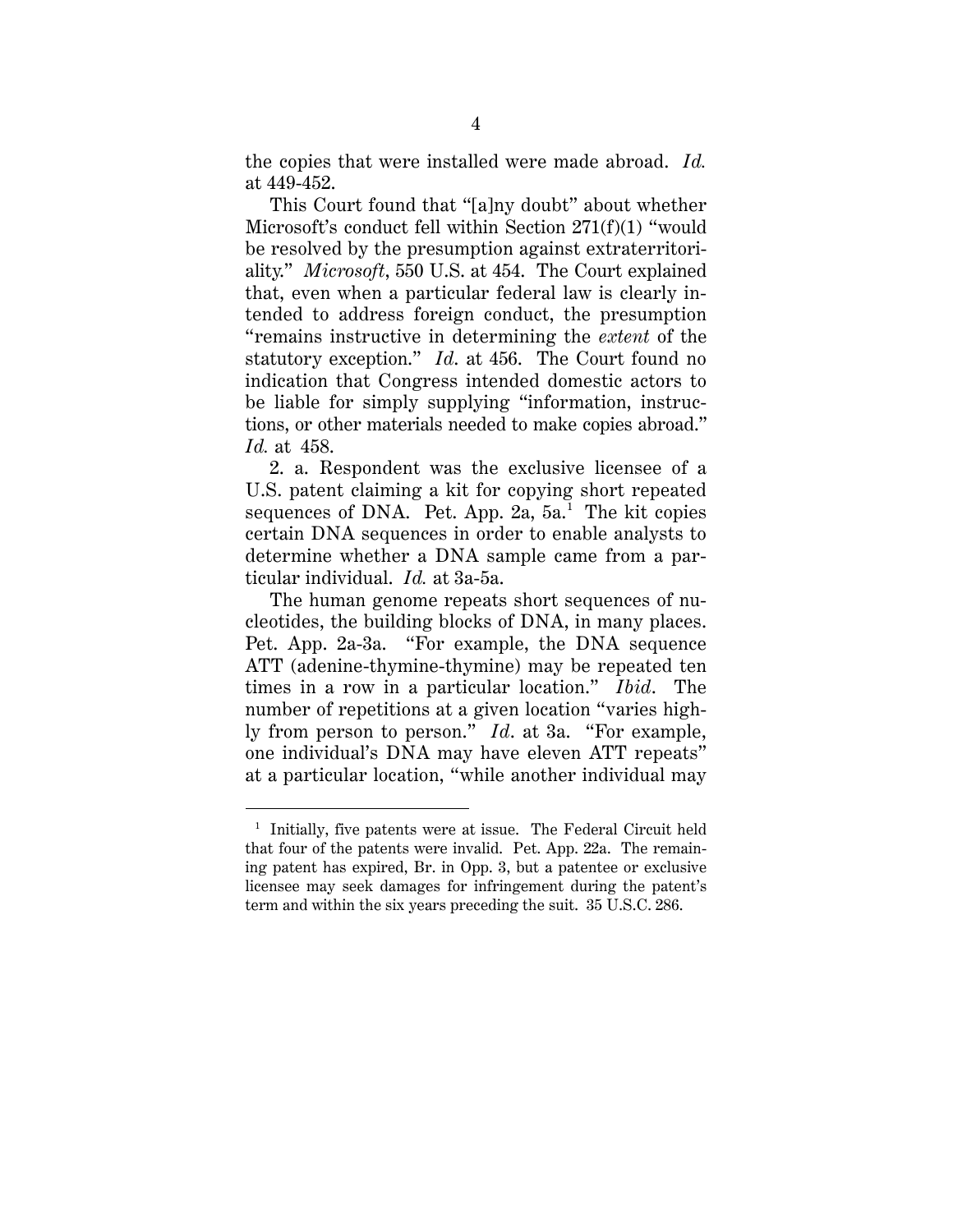have fourteen" at the same location. *Ibid*. These variations, when compared across many such locations, allow analysts to determine the likelihood that a DNA sample came from a given person. *Ibid*.

To perform this kind of analysis, the relevant locations in the DNA sample must be copied many times. The testing kits at issue here perform this process of "amplification." Pet. App. 3a. The kits are made up of at least five components: (1) a mix of primers, which mark the start and finish of the locations in the sample DNA to be copied; (2) a reaction mix, which contains the nucleotide building blocks that will produce the copied DNA; (3) a buffer solution, which provides the background biochemical conditions necessary for copying; (4) an enzyme, generally *Taq* polymerase, that catalyzes the reaction that actually assembles the nucleotides into copies of the marked locations; and (5) control DNA to verify the accuracy of the copies. *Id.* at 8a.

Respondent granted petitioners a license to make and sell the patented kit for activities relating to legal proceedings, but not for other uses. Pet. App. 9a. After petitioners manufactured and sold the kits for unlicensed purposes, such as clinical diagnostics, respondent filed this action for patent infringement, seeking damages for both domestic and foreign sales of infringing kits. *Id.* at 44a-45a.

As relevant here, respondent alleged that petitioners' worldwide kit sales constituted infringement under Section 271(f)(1) because petitioners had supplied one component—the *Taq* polymerase—from the United States to petitioners' manufacturing facility in the United Kingdom, which manufactured or otherwise obtained the remaining four components and assembled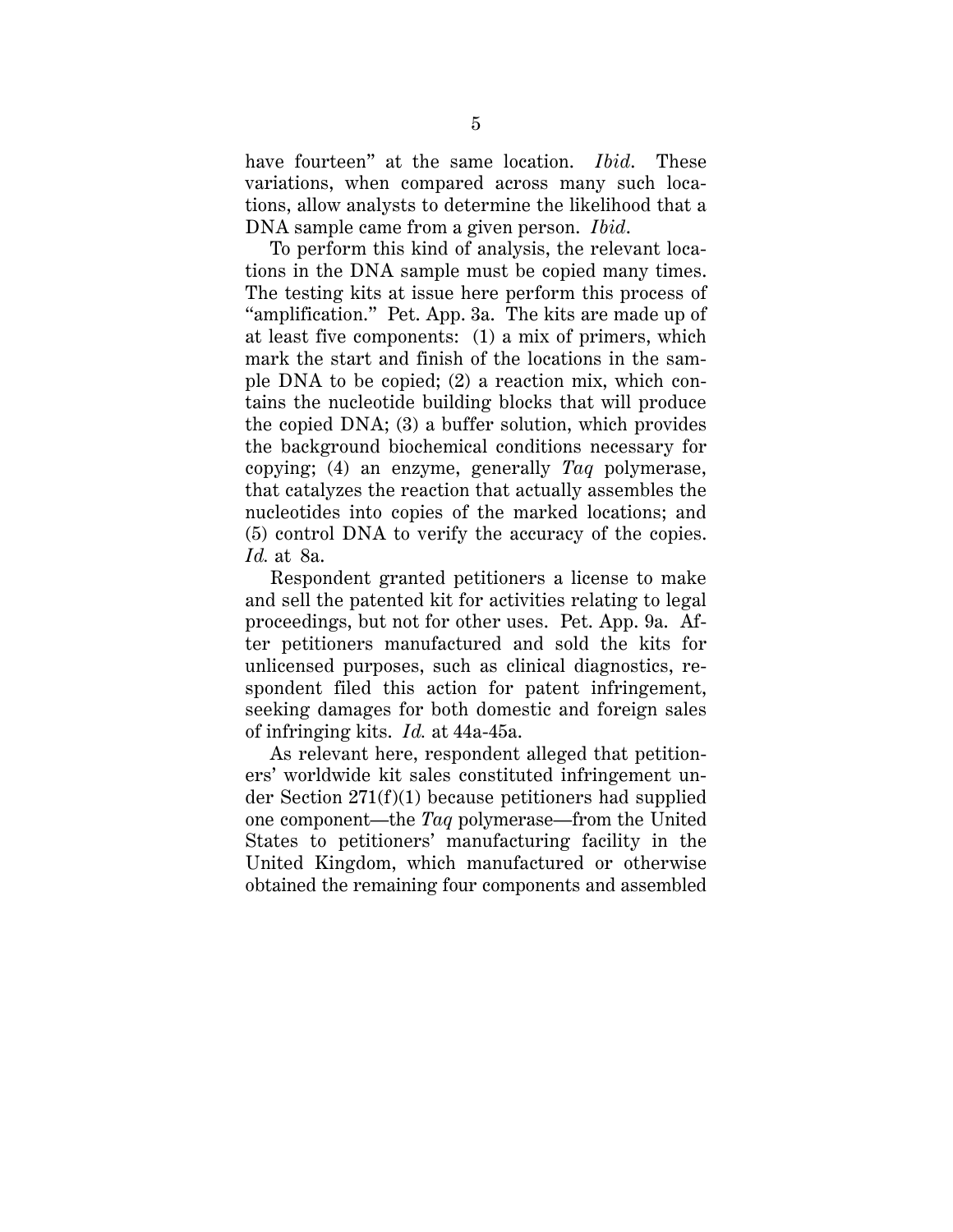the patented kits. Pet. App. 34a & n.15. Respondent did not allege infringement under Section 271(f)(2) because it is undisputed that the *Taq* polymerase is "a staple article or commodity of commerce suitable for substantial noninfringing use." *Id.* at 30a n.14 (quoting 35 U.S.C.  $271(f)(2)$ ). After a trial, the jury returned a verdict in favor of respondent and awarded more than \$50 million in damages, including damages for petitioners' total domestic and foreign sales. *Id.* at 11a.

b. Petitioners moved for judgment as a matter of law, asserting that Section  $271(f)(1)$  did not apply to their conduct, and that it was therefore improper to award damages for kits sold outside the United States. See Pet. App. 11a. As relevant here, petitioners argued that they had not supplied "all or a substantial portion of the components" of the kits from the United States because they had shipped only a single component from this country. *Id*. at 51a. The district court agreed and granted judgment as a matter of law. The court held that Section 271(f)(1)'s reference to "all or a substantial portion" of an invention's components requires that multiple components be supplied from the United States. *Id.* at 54a-57a.<sup>2</sup>

 <sup>2</sup> Petitioners also argued that the evidence had not shown that the domestic shipper and the foreign recipient in this case were separate legal entities. Petitioners argued that respondent had therefore failed to prove that any petitioner had "actively induce[d] the combination" of the invention's components, 35 U.S.C.  $271(f)(1)$ , because (in petitioners' view) a single legal entity cannot induce itself to combine the components of an invention. Pet. App. 59a. The district court agreed with petitioners and granted judgment as a matter of law on that independent ground. *Id.* at 63a. The court of appeals reversed, *id.* at 24a, and this Court did not grant review on that question.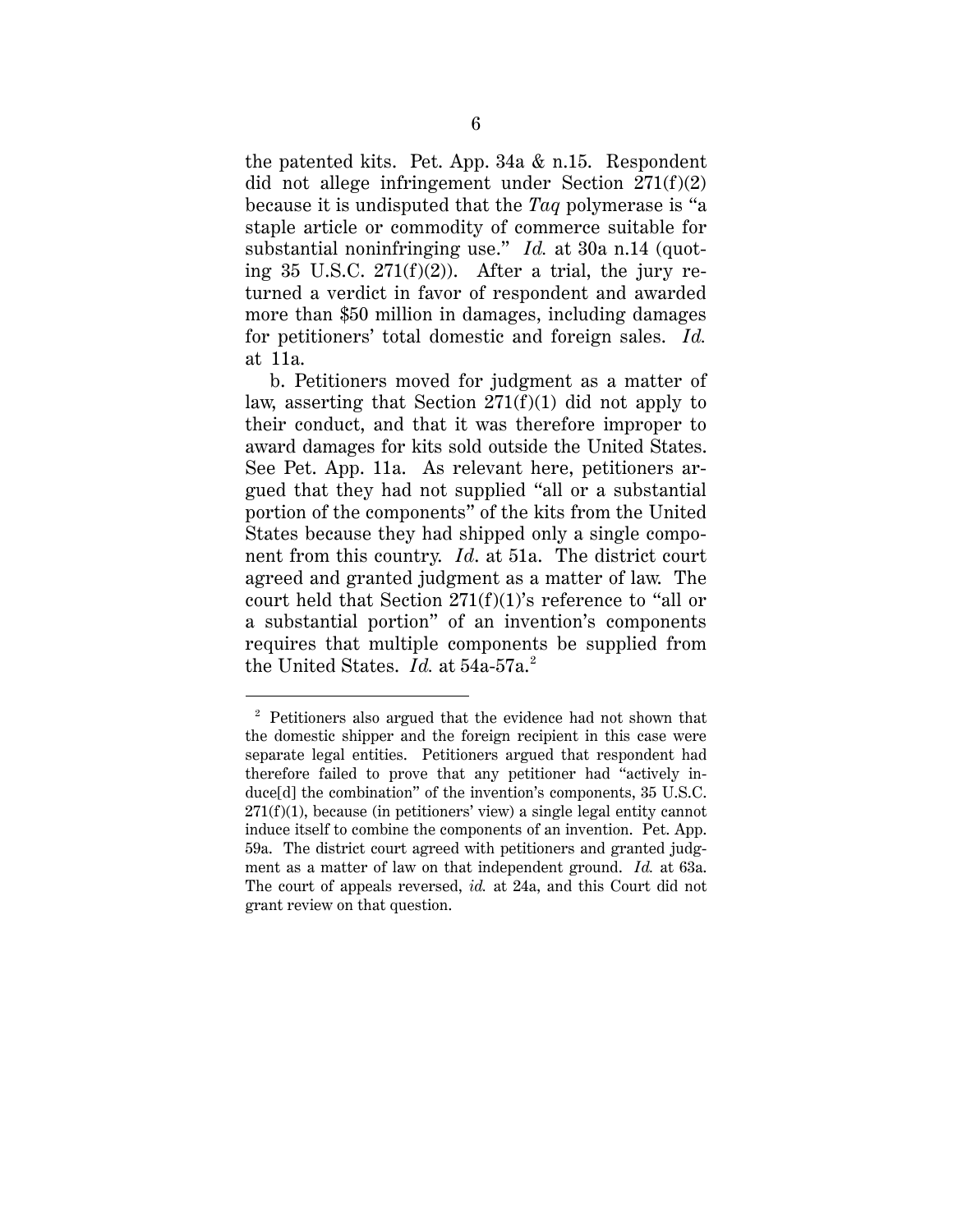3. The court of appeals reversed and remanded in relevant part. Pet. App. 1a-38a. The court held that a single, commodity component can be a "substantial portion of the components of a patented invention" if that component is a sufficiently important part of the invention. *Id.* at 28a-35a. In the court's view, Section  $271(f)(1)$  uses the term "substantial" in a qualitative sense, to mean "'important' or 'essential.'" *Id.* at 28a (citations omitted).

The court of appeals held that the record adequately supported the jury's conclusion that *Taq* polymerase itself "is a 'substantial portion' of the components" of respondent's patented kits. Pet. App. 33a. The court observed that *Taq* polymerase catalyzes the reaction that results in copying of the specified strands of DNA. *Id*. at 33a-34a. The court concluded that "[w]ithout *Taq* polymerase, the genetic testing kit recited in the [relevant] patent would be inoperable because no [copying] could occur." *Id*. at 34a. The court also observed that petitioners' "own witness admitted that the *Taq* polymerase is one of the 'main' and 'major' components of the accused kits." *Ibid*. (citation omitted).

The court of appeals reinstated the jury's verdict that petitioners were liable for infringement under Section  $271(f)(1)$ . Pet. App. 37a. Because the court had held that four of the five patents at issue were invalid, see note 1, *supra*, the court vacated the jury's damages award and remanded for determination of "damages due to [petitioners'] infringement of" the remaining patent. Pet. App. 38a.<sup>3</sup>

 <sup>3</sup> Chief Judge Prost dissented from the majority's activeinducement holding. Pet. App. 39a-43a. She did not reach "the alternative argument" that petitioners were not liable because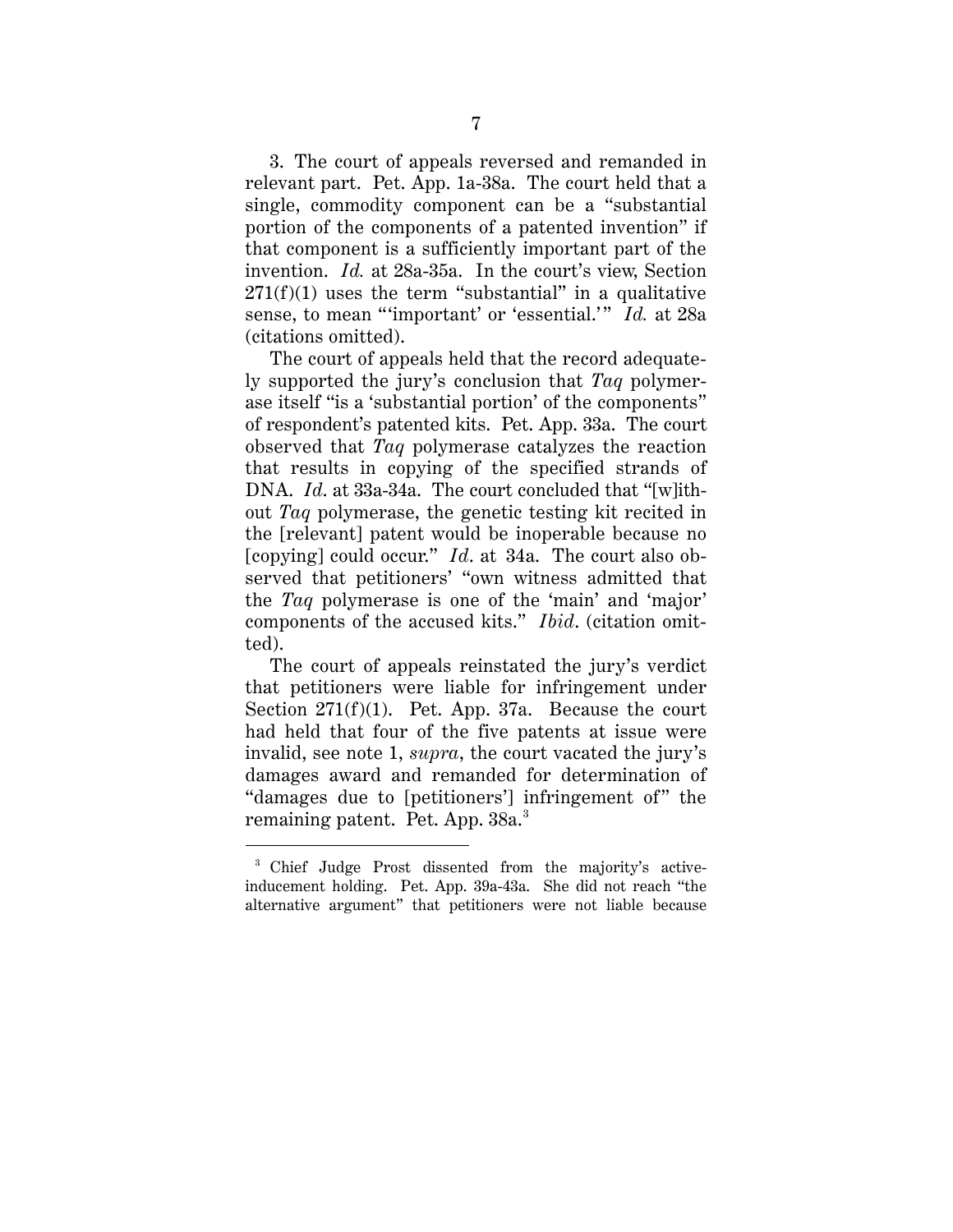#### **SUMMARY OF THE ARGUMENT**

The question presented in this case concerns the application of U.S. patent law to kits that were covered by a U.S. patent but were manufactured and sold abroad. The court of appeals held that petitioners could be held liable under 35 U.S.C. 271(f)(1) for supplying a single, commodity component of those kits from this country. That holding was erroneous.

Section  $271(f)(1)$  applies only to the domestic supply of "all or a substantial portion of the components of a patented invention."  $35 \text{ U.S.C. } 271 \text{ (f)}(1)$ . In the court of appeals' view, a reasonable jury could find that *Taq* polymerase was "a substantial portion of the components of" respondent's patented invention because it "is one of the 'main' and 'major' components of the accused kits." Pet. App. 34a. Undoubtedly there are many contexts in which a single important component could reasonably be described as a "substantial portion" of a larger whole. The statutory scheme at issue here, however, contains several indications that Section  $271(f)(1)$  does not cover the supply of a single component, and that the phrase "all or a substantial portion of the components" means all or something close to all of the components, rather than just one. The series of events that led to Section  $271(f)(1)$ 's enactment, and the presumption against extraterritorial application of U.S. patent law, reinforce that conclusion.

A. A single important component might naturally be described as a "substantial portion *of an invention*." But Congress used a different phrase, and it would be unusual to describe one component as a

 $\overline{a}$ 

they had supplied only a single component from the United States. *Id.* at 39a n.1.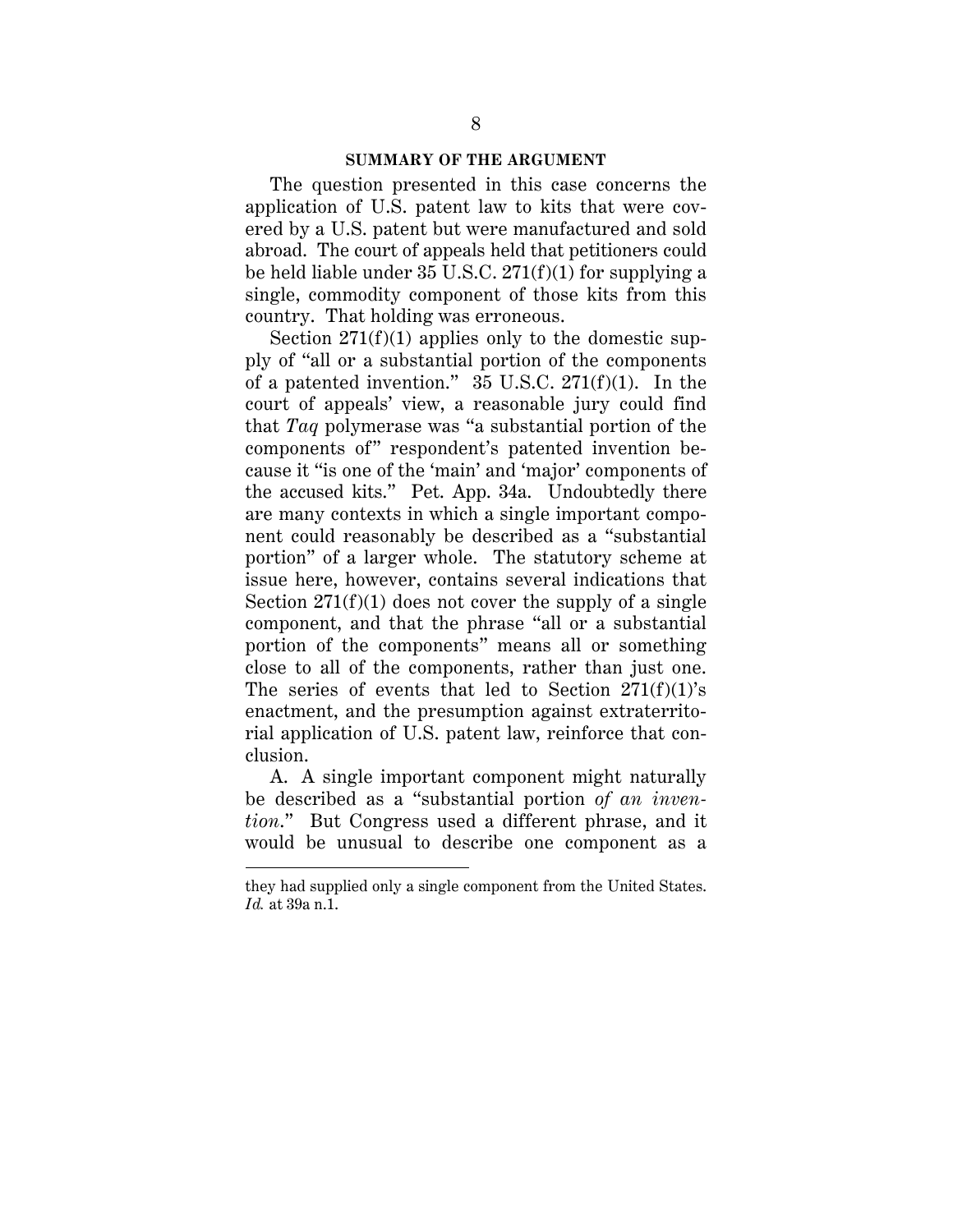"substantial portion *of the components* of a patented invention." 35 U.S.C. 271(f)(1) (emphasis added). That phrasing indicates that the provision's applicability should turn on a comparison between the number of components supplied and the total number of components, rather than on an assessment of the importance of an individual component to the invention as a whole.

B. The interplay between Section 271(f)'s two paragraphs reinforces that conclusion. In paragraph (2), Congress specifically addressed the circumstances under which supply of a single component will give rise to infringement liability. Congress protected American exporters against potentially sweeping liability by making that provision applicable only when the component supplied from the United States is "especially made or especially adapted for use in the [patented] invention and not a staple article or commodity of commerce." 35 U.S.C. 271(f)(2). That carefully crafted limit on liability would be substantially undermined if the domestic supplier of a single "staple article or commodity" could be held liable under paragraph (1).

If Congress had intended to create an alternative basis for liability in single-component cases, by providing that supply from the United States of a "main" or "major" component is infringing even if that component is a staple article, paragraph (2) would have been the natural place to put that prohibition. Paragraph (1), by contrast, defines the circumstances under which supply of multiple components is prohibited even when none of those components is especially created for use in the patented invention. The contrast between paragraph (1)'s repeated uses of the plural "components," and paragraph (2)'s repeated uses of the singular "component," reinforces the under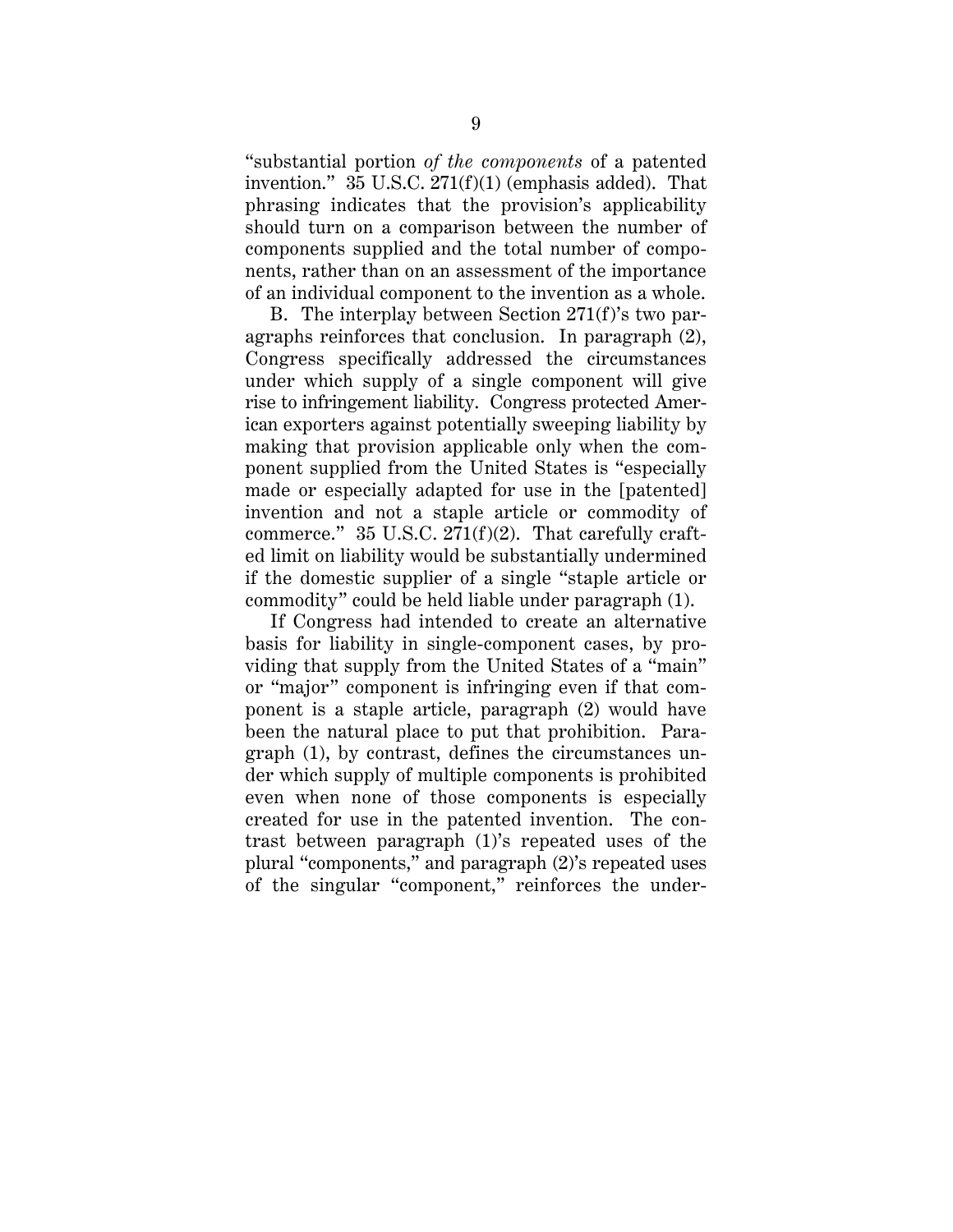standing that the two paragraphs serve those distinct purposes.

C. Congress enacted Section  $271(f)(1)$  in response to this Court's decision in *Deepsouth Packing Co.* v. *Laitram Corp.*, 406 U.S. 518 (1972), which involved the domestic supply of all of the components of a patented invention for ready assembly abroad. Congress viewed that conduct as tantamount to manufacturing the completed invention in the United States and then exporting it, and Congress enacted Section  $271(f)(1)$ to prohibit that kind of evasion. If Congress had limited Section 271(f)(1) to the supply of *all* the components of a patented invention, however, the provision would not have achieved its anti-circumvention purpose, because a domestic supplier could simply supply from the United States all the components except one. The phrase "all or a substantial portion of the components" suggests a focus on conduct that closely resembles the evasive conduct in *Deepsouth* and can reasonably be viewed as the functional equivalent of illicitly manufacturing the patented invention in the United States for export. By contrast, when a finished product is manufactured and sold abroad, and every component but one is supplied from abroad, the domestic supply of that one component bears little resemblance to effectively manufacturing the invention in the United States—the *Deepsouth* paradigm that Congress was trying to address.

Focusing on the number of components supplied from the United States is also a more viable and administrable approach than the court of appeals' qualitative test, which is unduly expansive and unpredictable. The court suggested that a component may be sufficiently important if the invention "would be inop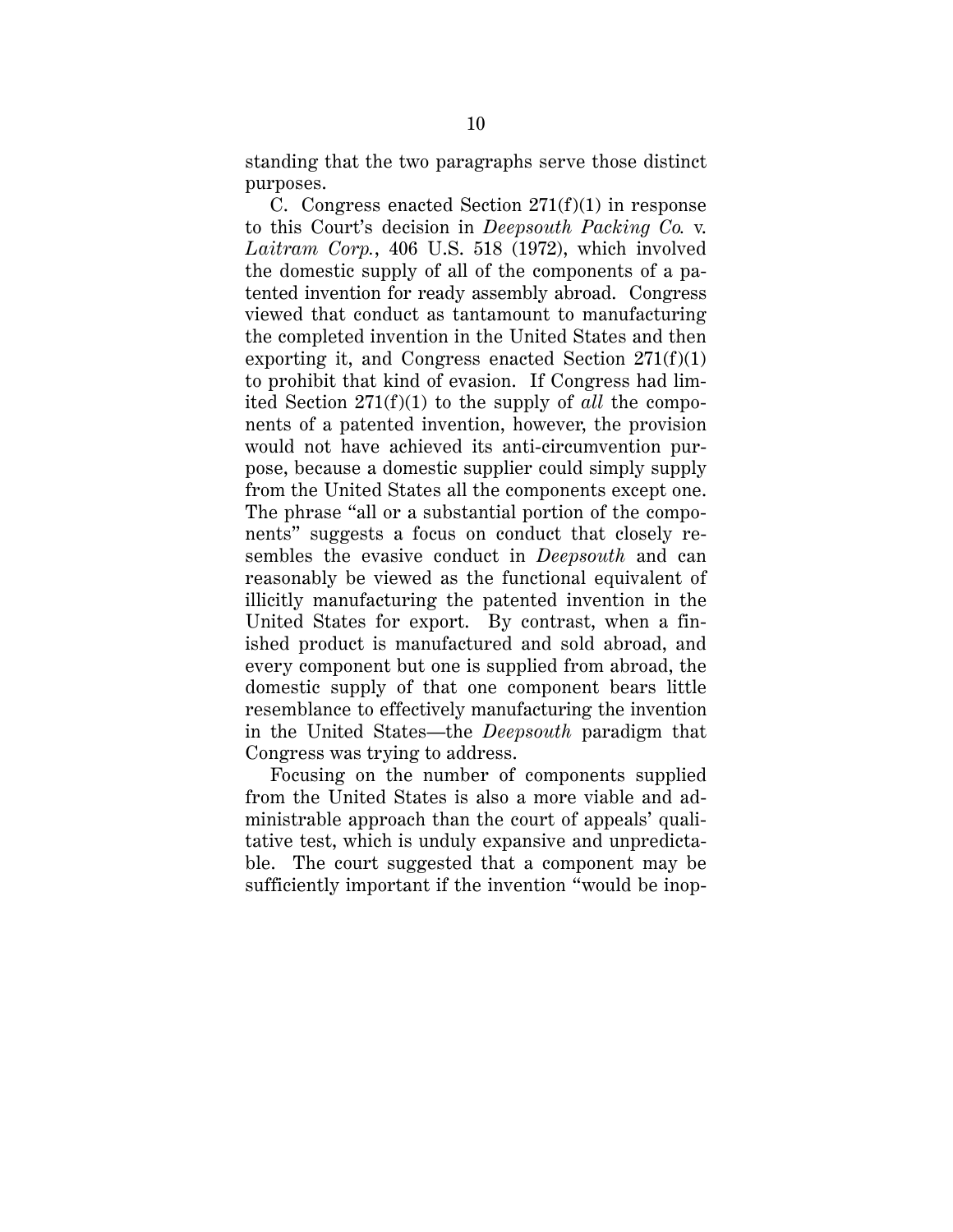erable" without it. Pet. App. 34a. But the omission of even relatively trivial components will often render an invention inoperable. The court also suggested that a component is sufficiently important if it is a "main" or "major" component. *Ibid*. But neither the court nor respondent has articulated a workable definition of those terms, and the court's opinion suggests that three of the five identified components here would qualify. Under that approach, each of three separate companies could potentially be held liable under Section  $271(f)(1)$  for supplying "a substantial portion of the components" from the United States.

D. The presumption against extraterritorial application of U.S. law requires that, to the extent Section  $271(f)(1)$  is ambiguous, it should be construed in a way that minimizes its impact on foreign conduct. See *Microsoft Corp.* v. *AT&T Corp.*, 550 U.S. 437, 456 (2007). Under the court of appeals' approach, the domestic supplier of a single, commodity component of a patented invention can be held liable for infringement under U.S. law even though the rest of the relevant conduct—the supply of every other component, the assembly into the finished product, and the sale of the finished product—occurs abroad and would ordinarily be regulated under foreign law. At the very least, Congress has not clearly mandated that interpretation, and it should accordingly be rejected.

#### **ARGUMENT**

When a product is manufactured abroad, and all but one of its components are supplied from abroad, the supplier of the lone domestically-supplied component is not liable under Section 271(f)(1). Section  $271(f)(1)$  prohibits supplying from the United States "all or a substantial portion of the components of a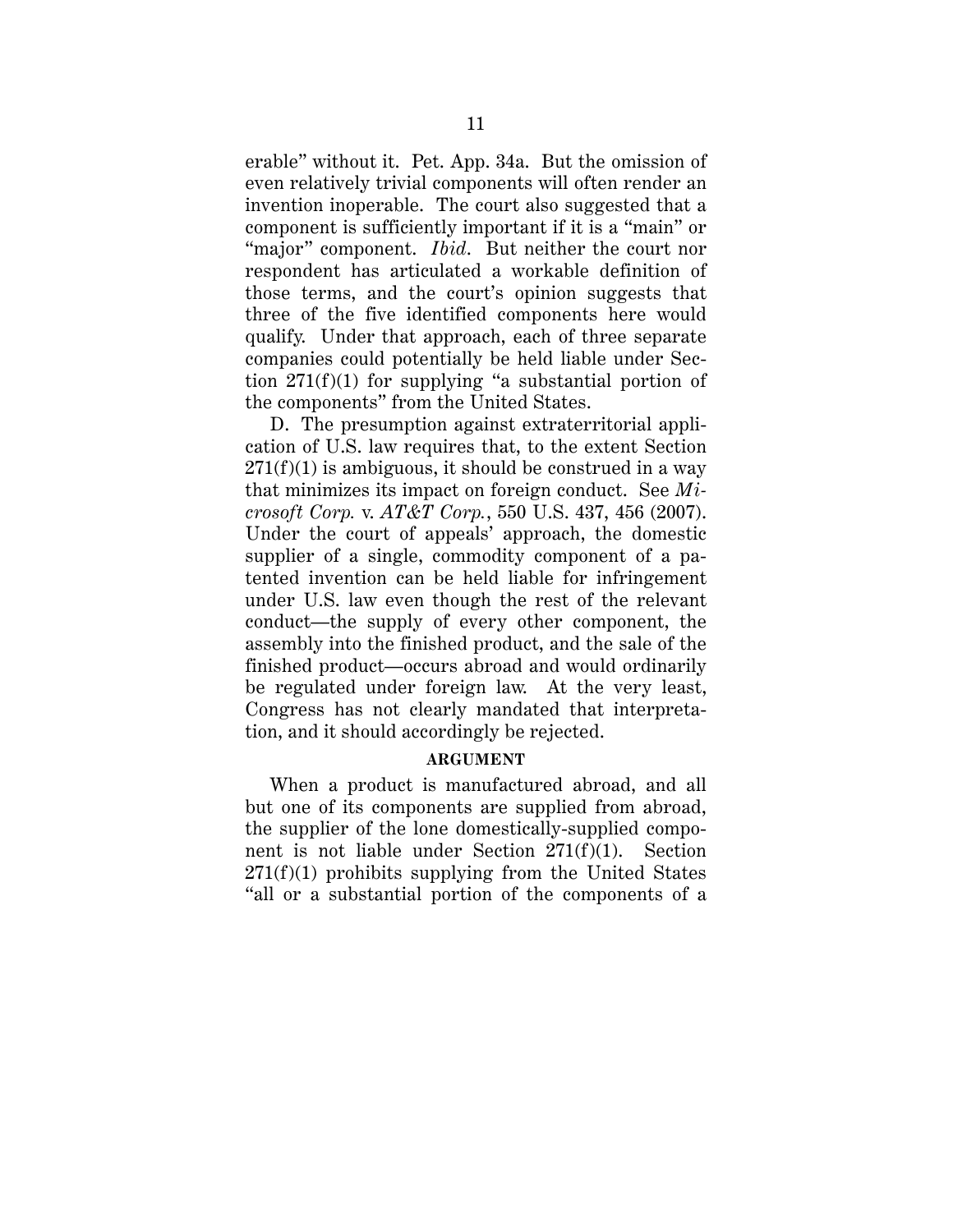patented invention," in a manner that "actively induce[s] the combination of such components outside of the United States." 35 U.S.C. 271(f)(1). That provision is best understood to reach a person who supplies all or something close to all of the components of an invention from the United States, and thus to prohibit the kind of evasion that was involved in *Deepsouth Packing Co.* v. *Laitram Corp.*, 406 U.S. 518 (1972). The court of appeals' more expansive interpretation is inconsistent with the statutory text and context, would impose liability for conduct that bears little resemblance to the circumvention involved in *Deepsouth*, and would render Section 271(f)(1) applicable to conduct that is foreign in every respect except one.

#### **A. The Statutory Text Indicates That Section 271(f)(1) Does Not Reach The Supply Of A Single Component**

The term "substantial portion," taken in isolation, could refer to an *important* portion, a *large* portion, or to both. The word "substantial" is derived from the word "substance," and modern dictionaries include definitions that refer both to qualitative importance and to quantitatively large size. See Michael J. Malaguti, *Substantial Confusion: The Use and Misuse of the Word "Substantial" in the Legal Profession*, 52 N.H. Bar J. 6, 8 (2011) (discussing this ambiguity and describing "the definition that focuses on size" as "the 'modern' (and most prevalent) definition").<sup>4</sup> Given the

 <sup>4</sup> See *Black's Law Dictionary* 1656 (10th ed. 2014) ("3. Important, essential, and material; of real worth and importance"; or "6. Considerable in amount or value; large in volume or number"); 17 *The Oxford English Dictionary* 67 (2d ed. 1989) ("5. a. That is, constitutes, or involves an essential part, point, or feature; essential, material"; or "9. Of ample or considerable amount, quantity, or dimensions. More recently also in a somewhat weakened sense,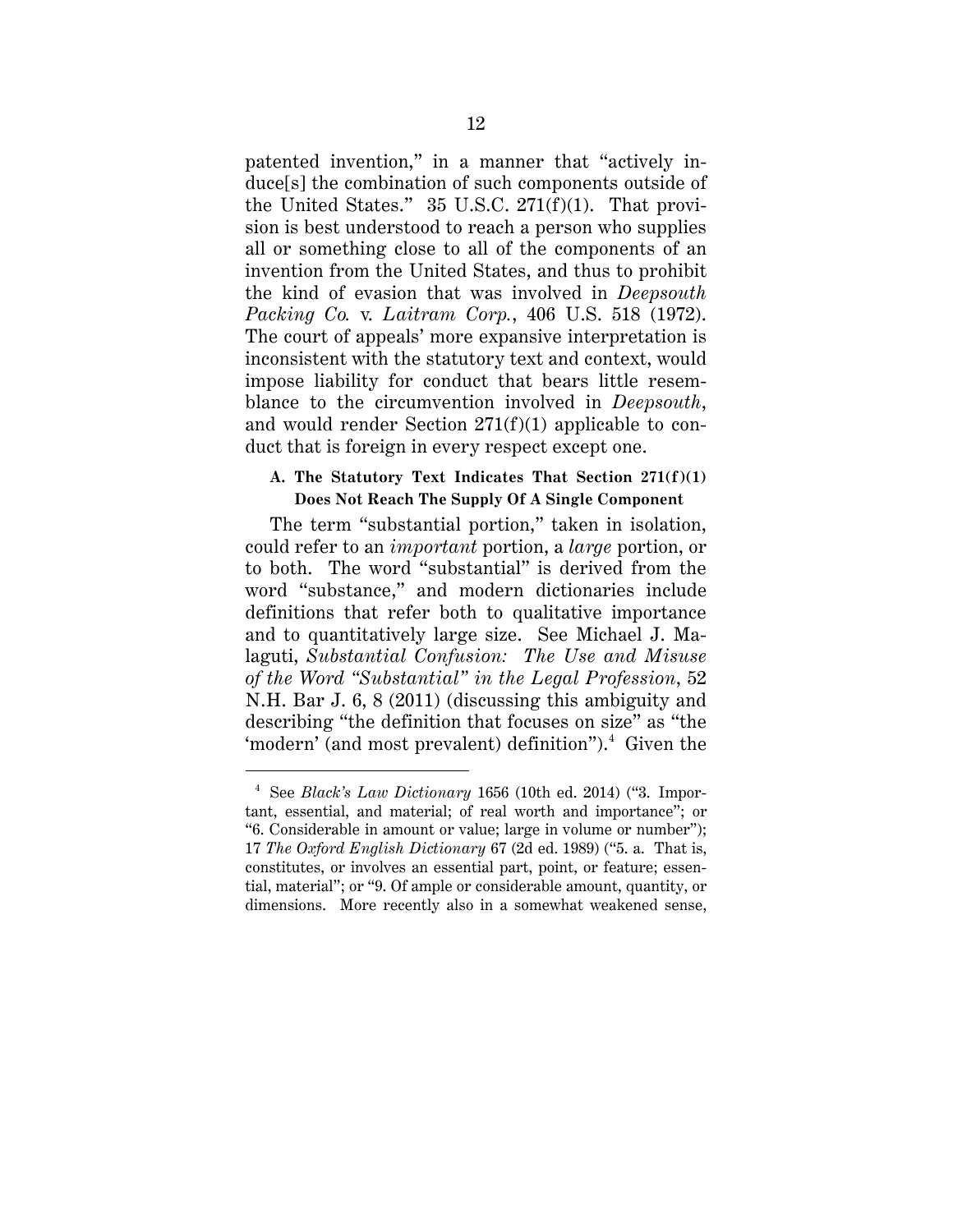inherent ambiguity of "substantial," the term's meaning within any particular provision must be assessed by reference to the context in which it appears and the purpose of the relevant law. Several contextual and purposive clues indicate that Congress did not intend Section  $271(f)(1)$  to reach the supply of a single component, even where that component is important or indispensable to the invention's functioning.

1. It is a fundamental principle of statutory interpretation that "a word is known by the company it keeps." *McDonnell* v. *United States*, 136 S. Ct. 2355, 2368 (2016) (quoting *Jarecki* v. *G. D. Searle & Co.*, 367 U.S. 303, 307 (1961)). Section 271(f)(1) imposes liability for supplying "*all* or a substantial *portion* of the components of a patented invention."  $35$  U.S.C.  $271(f)(1)$ (emphases added). Both "all" and "portion" convey a quantitative meaning. When used with a plural noun (here, "components"), "all" means "[t]he entire number of; the individual components of, without exception." 1 *The Oxford English Dictionary* 324 (2d ed. 1989). The term "portion" likewise refers to a quantity, of something less than all. See *Freeman* v. *Quicken Loans, Inc.*, 132 S. Ct. 2034, 2041-2042 & n.6 (2012) (collecting definitions).

If Congress had intended Section  $271(f)(1)$  to turn on the qualitative importance of a particular compo-

 $\overline{a}$ 

esp. 'fairly large'"); *Random House Webster's Unabridged Dictionary* 1897 (2d ed. 2001) ("1. of ample or considerable amount," or "8. important"); *Webster's New International Dictionary* 2514 (2d ed. 1958) ("3. That is of moment; important; essential; material" or "7. Considerable in amount, value, or the like; large; as, a *substantial* gain"); *Webster's Third New International Dictionary*  2280 (1993) ("important, essential"; or "considerable in amount, value, or worth"; "being that specified to a large degree or in the main") (capitalization omitted).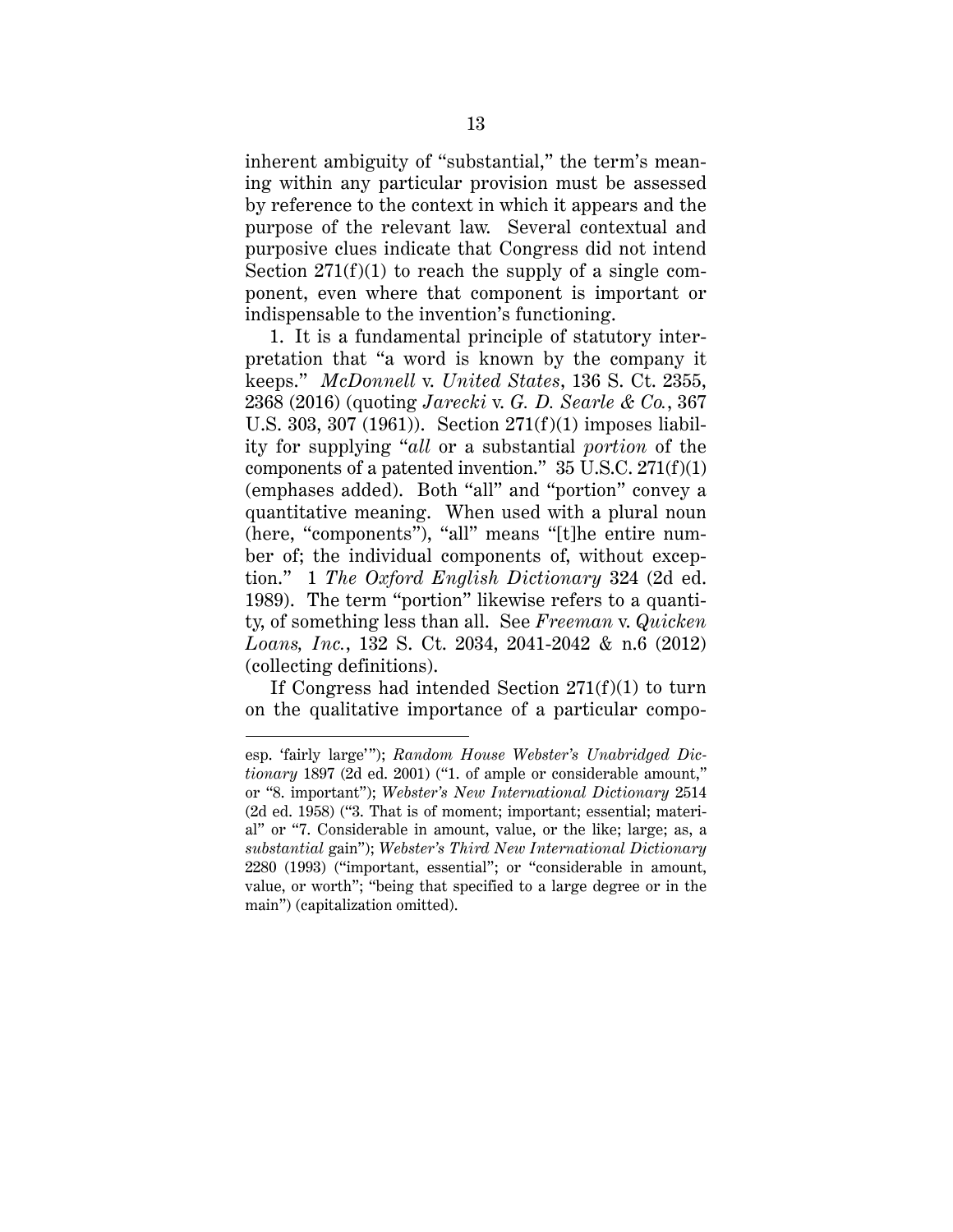nent (or set of components) to the invention, it would have been far more natural to impose liability for supplying "all or a substantial portion *of a patented invention*" itself. That language would invite a comparison between the U.S.-supplied portion and the invention as a whole, asking whether the former is "important" or "essential." See 17 *The Oxford English Dictionary* 67. But Congress instead imposed liability for supplying "all or a substantial portion *of the components* of a patented invention." A "component" is "commonly defined as 'a constituent part,' 'element,' or 'ingredient.'" *Microsoft Corp.* v. *AT&T Corp.*, 550 U.S. 437, 449 n.11 (2007) (quoting *Webster's Third New International Dictionary* 466 (1981)). The phrasing of Section  $271(f)(1)$  strongly suggests that what matters is the number of components supplied in relation to the total number that the invention contains, and whether the supplied portion is a large portion of the whole, not the relative importance of any individual component to the invention.

For example, a person might say that the chassis is a "substantial portion of a car." But nobody would say that the chassis alone is a "substantial portion of the parts of a car." A car consists of many parts, and one part (even if heavy, large, and critical to the car's operation) is not a substantial portion of them. Similarly, if a play has four acts and the fourth is the longest and has the climax of the story, one might say that the fourth is a "substantial portion of the show." But it would be odd to say that the fourth act itself constitutes "a substantial portion of the acts of the show." In federal law, a "tax return preparer" is defined as a person who prepares "all or a substantial portion of any return," which may include preparation of a "sin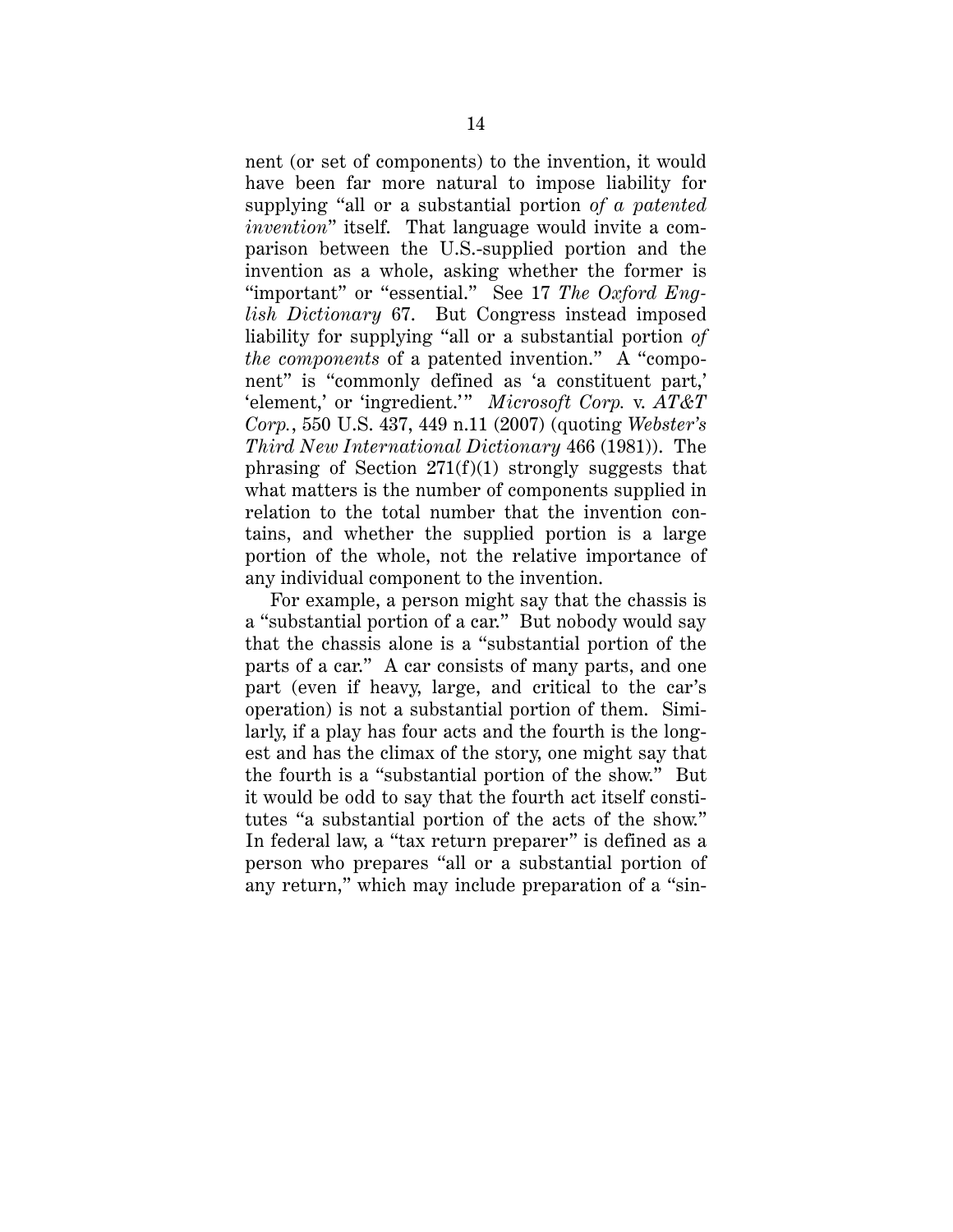gle tax entry," depending on the relative "size and complexity" of that entry and the size of the understatement attributable to it. 26 C.F.R. 301.7701-15(a) and  $(b)(3)(i)$ . But it would be odd to say that a person who prepares only a single tax entry, even if large and complex, prepares a "substantial portion *of the entries* in a return." Respondents' interpretation is no less strange.

2. In explaining its more expansive interpretation, the court of appeals stated that "[t]he dictionary definition of 'substantial' is 'important' or 'essential,'" and that "[n]othing in the ordinary meaning of 'portion' suggests that it necessarily requires a certain quantity." Pet. App. 28a (citations omitted). Those observations should have been the start rather than the end of the court's textual analysis, however, as the ordinary meaning of "substantial" also includes its quantitative definition. The court's approach also ignores the natural inference arising from a provision that refers to "*all or* a substantial portion of the components": Supplying one component is at the opposite end of the spectrum from supplying "all" of them.

The court of appeals' approach to determining the importance of a particular component exacerbates this problem. At one point in its opinion, the court suggested that Section 271(f)(1) may reach the supply of any component without which the invention "would be inoperable." Pet. App. 34a. But in practice, many inventions are rendered inoperable by the removal of even a relatively minor component, such as the spark plug of a car, a fuse in a radio, or the plug in the back of a computer. In this case, for example, eliminating any one of the five identified components of the pa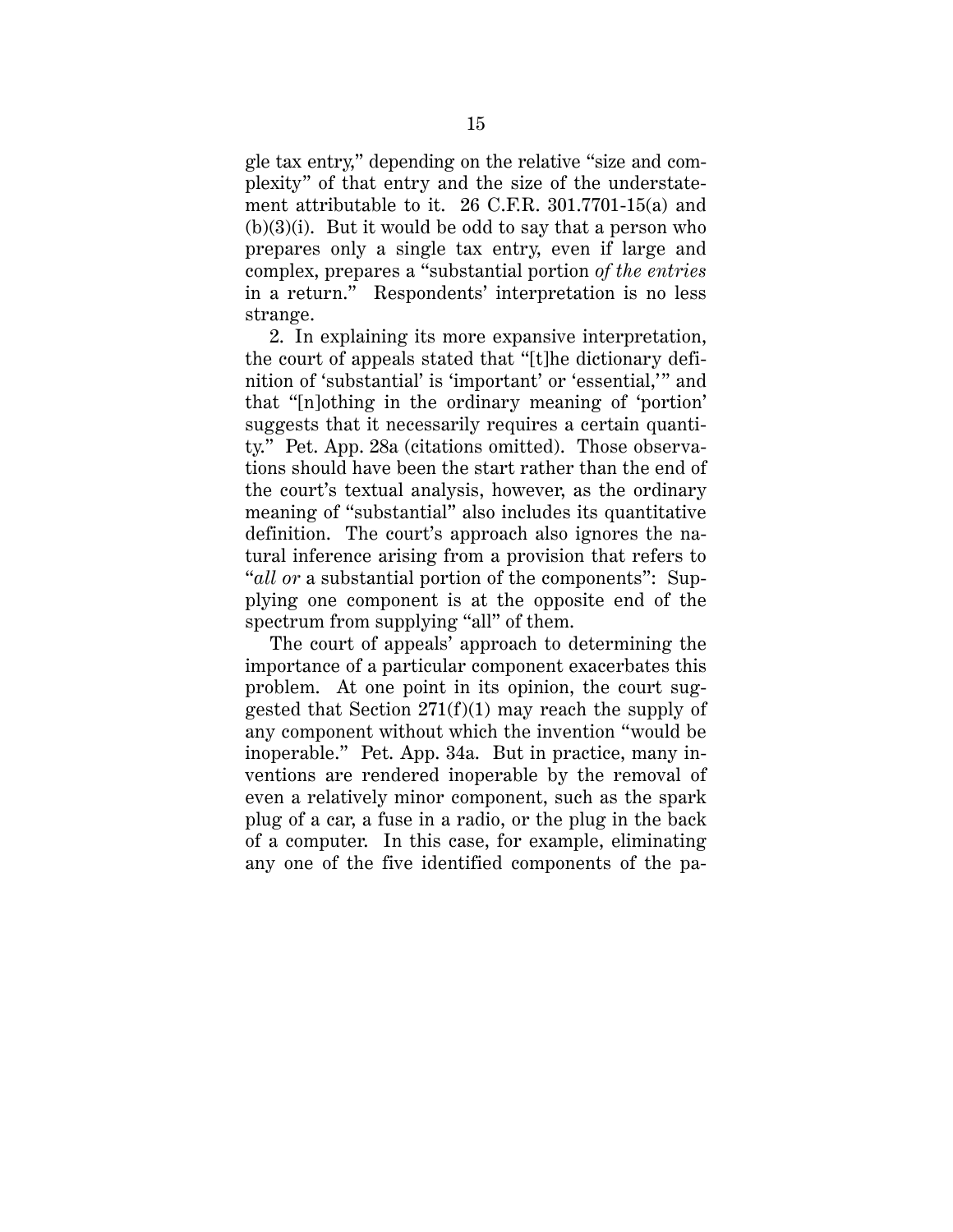tented invention would likely render the kits inoperable for reliably testing DNA.

If every component that is essential to an invention's operation is treated as a "substantial portion of the components," supply of a single component would not simply have the *potential* to trigger liability under Section  $271(f)(1)$ . Rather, supply of a single component would *routinely* have that effect. That approach would effectively negate both the "substantial portion" requirement of Section  $271(f)(1)$ , and the stringent limitations that Congress imposed in Section  $271(f)(2)$ , which specifically addresses the circumstances in which export of a single component can give rise to infringement liability. See pp. 17-22, *infra*. That approach in turn would have far-reaching implications for U.S. export trade.

The court of appeals' decision might alternatively be understood to prohibit the domestic supply of any "main" or "major" component of a patented invention. Pet. App. 34a (citation omitted). That approach is less expansive than one that turns on a particular component's impact on operability, but its application here indicates that it is similarly problematic. The court relied on the statement of petitioners' expert that *Taq* polymerase was a "main" component of respondent's patented invention, see *ibid.*, but the expert said the same thing about three of the five components that were identified during the proceedings below. See J.A. 160 ("[T]he main [components] are the primer mix, the reaction mix and the enzymes," and "[t]he enzyme would be the Taq").<sup>5</sup> If each of those three components is viewed as "a substantial portion of the

<sup>&</sup>lt;sup>5</sup> The expert also identified "the Taq, reaction mix and then the allelic ladder" as its "major component[s]." J.A. 160.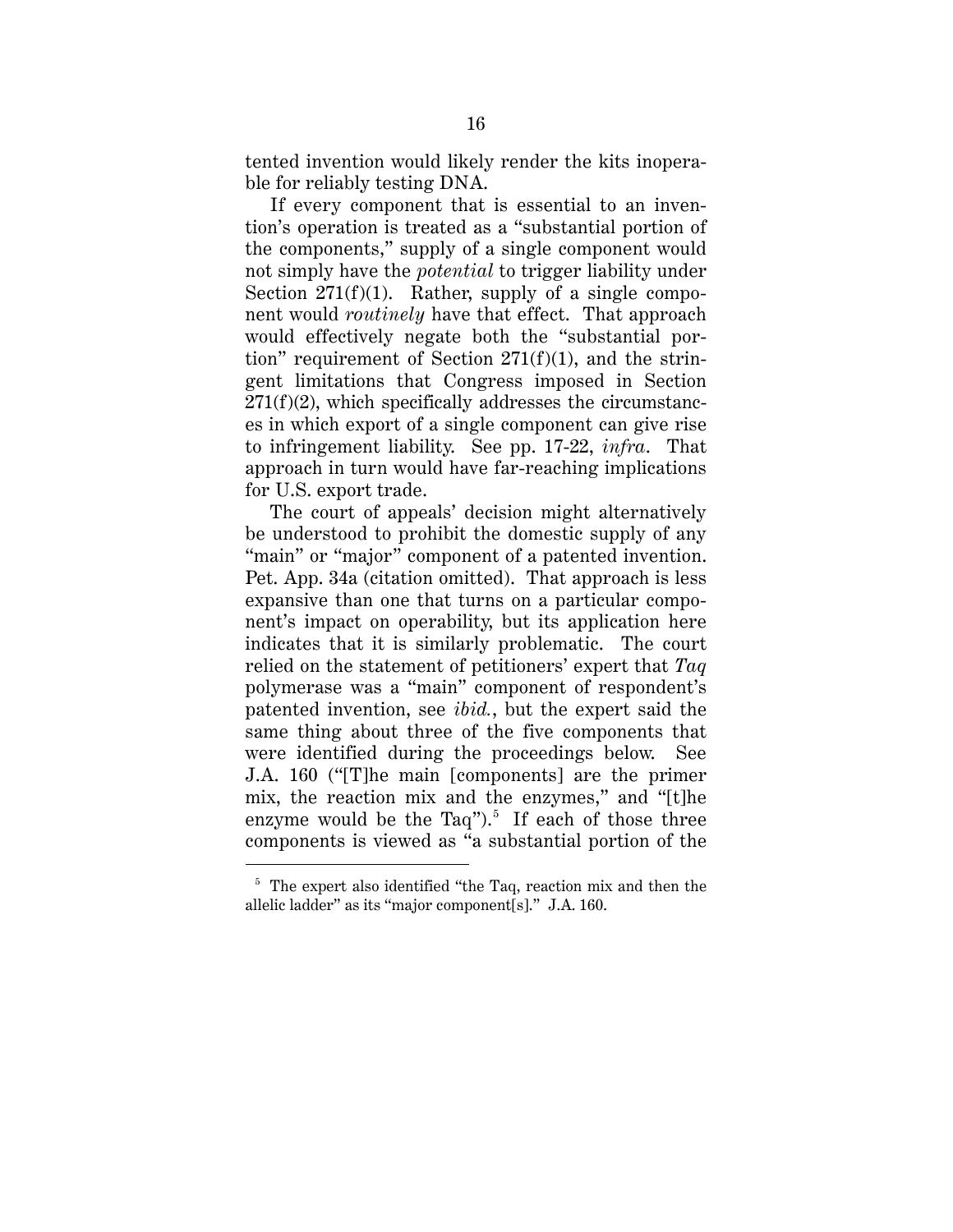components of [the] patented invention," and if each were supplied to the foreign manufacturer by a different U.S. company, all three U.S. companies could be held liable under Section  $271(f)(1)$  for the overseas production of a single patented kit.

## **B. The Differences Between Section 271(f)'s Two Paragraphs Reinforce The Conclusion That Paragraph (1) Does Not Reach The Supply Of A Single Component**

Section 271(f) contains two paragraphs, and a comparison between the two sheds further light on the proper understanding of Section 271(f)(1). Section  $271(f)(2)$  provides that, in specified circumstances, a person who exports a single component of a patented invention from the United States will be liable for infringement. To preserve the distinct functions of the two paragraphs within the overall provision, Section  $271(f)(1)$  should be understood to define the circumstances under which supply of multiple components from the United States can give rise to infringement liability, even if none of the exported components falls within Section  $271(f)(2)$ . Congress's consistent uses of the plural "components" in the first paragraph, and of the singular "component" in the second, reinforces that understanding.

1. Paragraph (2) specifically addresses the circumstances under which supply of a single component from the United States will give rise to infringement liability. It covers "any component of a patented invention that is especially made or especially adapted for use in the invention and not a staple article or commodity of commerce suitable for substantial noninfringing use."  $35 \text{ U.S.C. } 271 \text{ (f)} \text{ (2)}.$  A person who supplies any such component, acting with the requisite intent, can be held liable for infringing the U.S. pa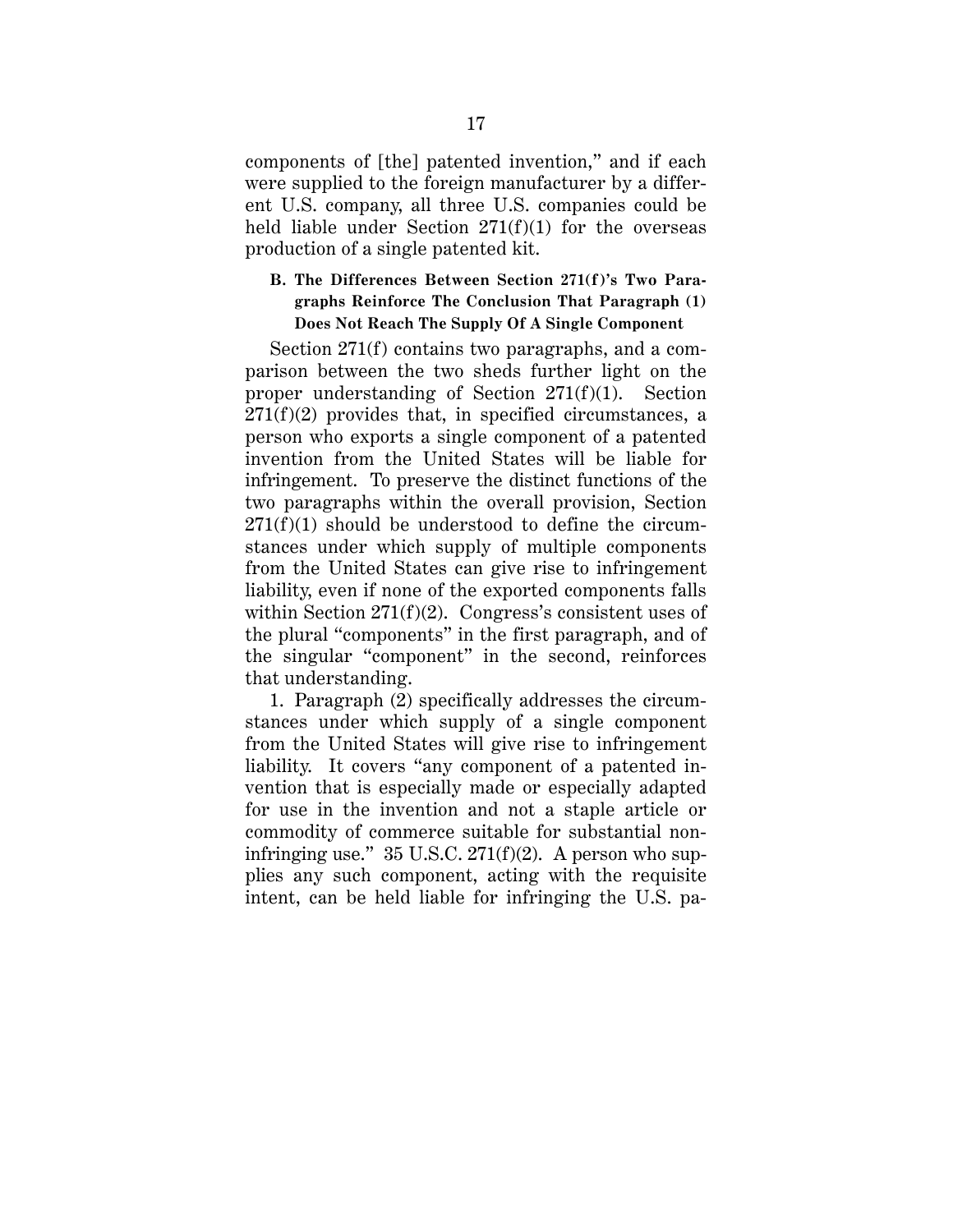tent. *Ibid*. If Congress had intended also to ban the supply of any staple article that is a "main" or "major" component of a patented invention, or is essential for the invention to operate, paragraph (2) would have been the natural place to put that prohibition.

Under the court of appeals' interpretation of Section 271(f)(1), *both* paragraphs of Section 271(f) address (at least in part) the supply from the United States of single components. Yet as applied in cases like this one, paragraph (1) effectively negates Congress's careful exclusion from paragraph (2) of any "staple article or commodity of commerce suitable for substantial noninfringing use." 35 U.S.C. 271(f)(2). This is not a natural way to read a statute.

By contrast, if paragraph (1) is understood to require the supply of more than one component, the two paragraphs of Section 271(f) can serve distinct but complementary functions. Paragraph (2) defines the circumstances in which supply of a single component will give rise to liability. Paragraph (1) reflects Congress's determination that, even when no *individual* exported component is "especially made or especially adapted for use in the invention," a particular *set* of components taken together may be sufficiently close to the whole of the invention to warrant prohibition of its supply from the United States. Consistent with that understanding, this Court has observed in dicta that "the two paragraphs differ, among other things, on the quantity of components that must be 'supplie[d] . . . from the United States' for liability to attach." *Microsoft*, 550 U.S. at 454 n.16 (brackets in original).

2. Section  $271(f)(1)$  prohibits the domestic supply of "all or a substantial portion of the *components* of a patented invention, where *such components* are un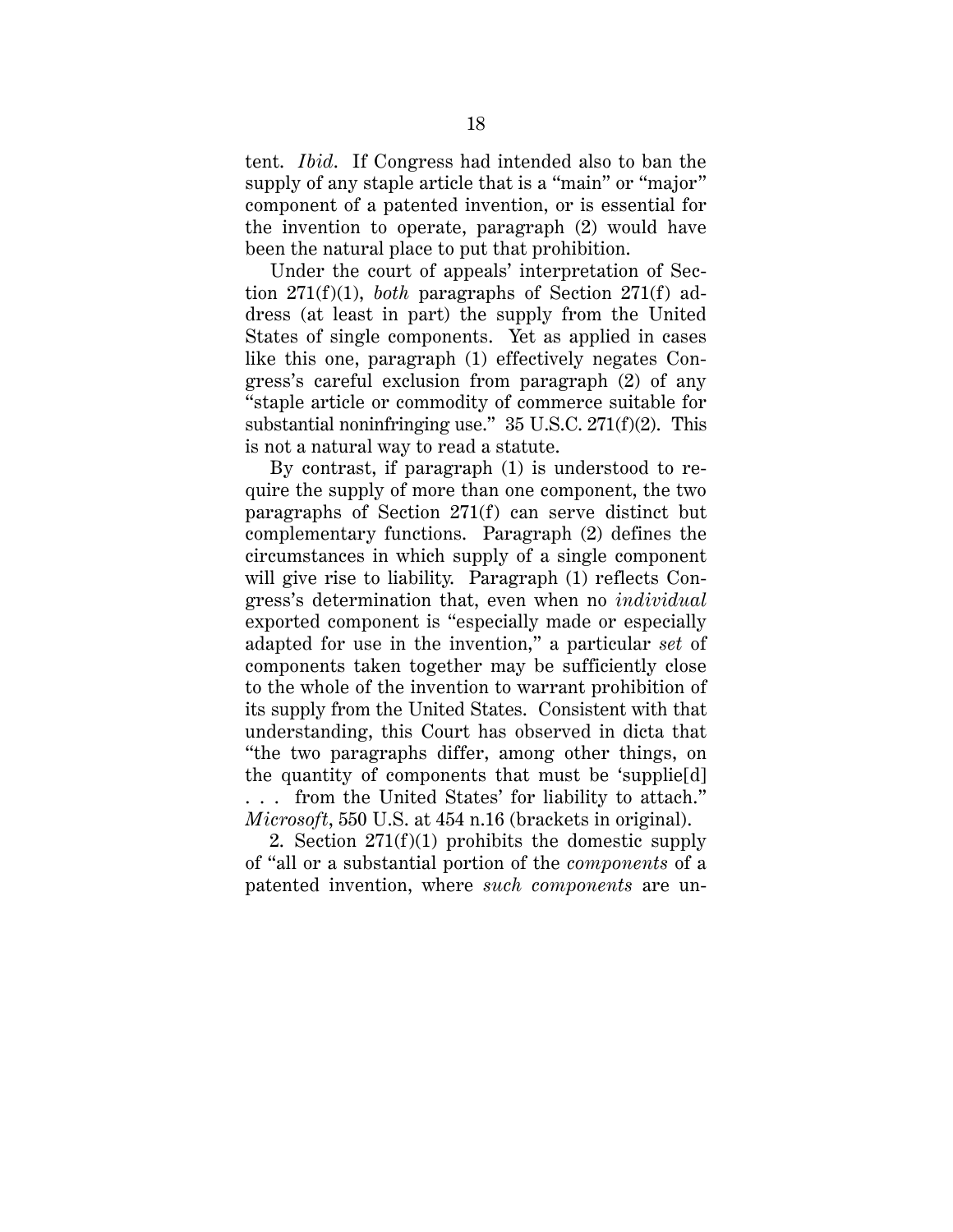combined in whole or in part," to "actively induce the combination of *such components* outside of the United States." 35 U.S.C. 271(f)(1) (emphases added). Congress thus used the plural form "components" three times in Section  $271(f)(1)$ . The second of those uses is particularly significant. Congress's use of the plural term "such components" to describe what is exported from this country indicates that multiple components must be supplied from the United States in order to trigger the statutory ban.

The court of appeals believed (Pet. App. 29a), and respondent contends (Br. in Opp. 19-20), that the term "such components" in this provision refers to *all* of the components of the invention, not simply to those that are supplied from the United States. Paragraph (2), however, uses phrasing parallel to that of paragraph (1), prohibiting the supply of any "especially made" component "where such component is uncombined in whole or in part."  $35 \text{ U.S.C. } 271 \text{ (f)} \text{ (2)}.$  In paragraph (2), the only plausible referent for "such component" is the "especially made" component supplied from the United States. There is no sound reason to give the parallel term "such components" in paragraph (1) a starkly different meaning.

In rejecting this understanding of the phrase "such components," the court of appeals relied in part (Pet. App. 29a) on the fact that paragraph (1) ties liability to the "combination of *such components* outside of the United States *in a manner that would infringe the patent* if such combination occurred within the United States." 35 U.S.C. 271(f)(1) (emphases added). The court believed that, because combining fewer than all of the components domestically would not infringe a patent, the phrase "such components" must refer to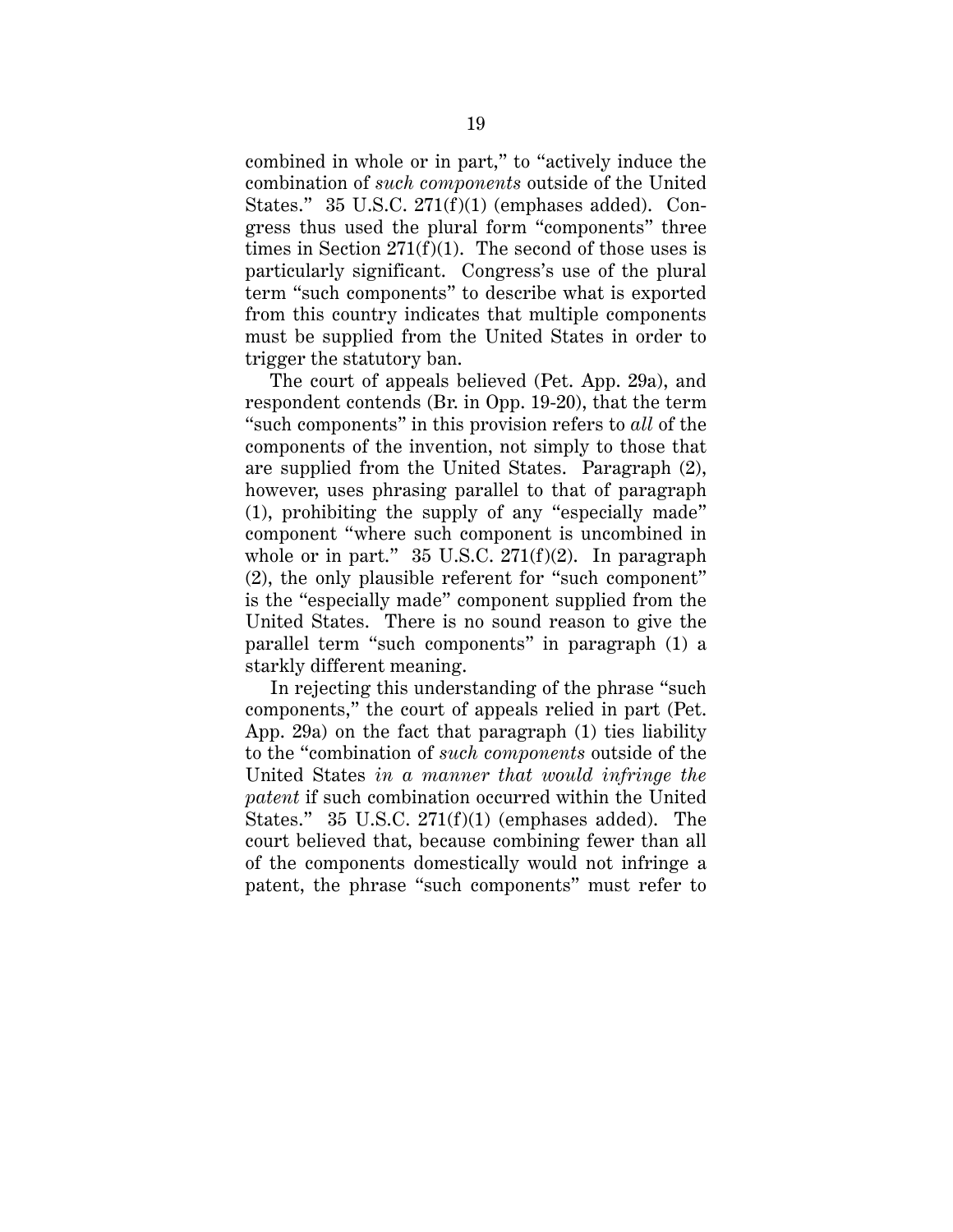*all* of an invention's components, not simply to those supplied from the United States. See Pet. App. 29a. Paragraph (2) contains similar language, however, providing that an exporter can be held liable for supplying an "especially made" component only if the supplier "intend[s] that such component will be combined outside of the United States in a manner that would infringe the patent if such combination occurred within the United States." 35 U.S.C. 271(f)(2). Because paragraph (2) is directed at supply of "any" singular "component," the provision clearly contemplates that "such component will be combined" with *other* (unspecified) components abroad to produce the patented invention. *Ibid*. 6

Paragraph (1) should be construed in the same manner. The term "such components" (like the term "such component" in paragraph (2)) refers to what is supplied from the United States. And paragraph (1)'s reference to the "combination of such components

<sup>&</sup>lt;sup>6</sup> Respondent suggests that "such components" must refer to all of the components of a patented invention because Section  $271(f)(1)$  specifies that liability attaches "where such components are uncombined in whole or in part." Br. in Opp. 20 (citation omitted). Otherwise, respondent asserts (*ibid*.), manufacturers could evade liability "simply by combining the U.S.-supplied components together into a single component before shipping it abroad for further assembly into the patented invention." For purposes of Section 271(f)(1), however, a set of components supplied from the United States in that manner would properly be described as "uncombined \* \* \* in part," since it still must be combined with at least one other component to produce the patented invention. That reading is supported by Section  $271(f)(2)$ 's allusion to a *single* component that is "uncombined in whole or in part," which clearly refers to the combination (or lack thereof) of that component with other components. A domestic supplier therefore could not circumvent Section 271(f)(1) in this manner.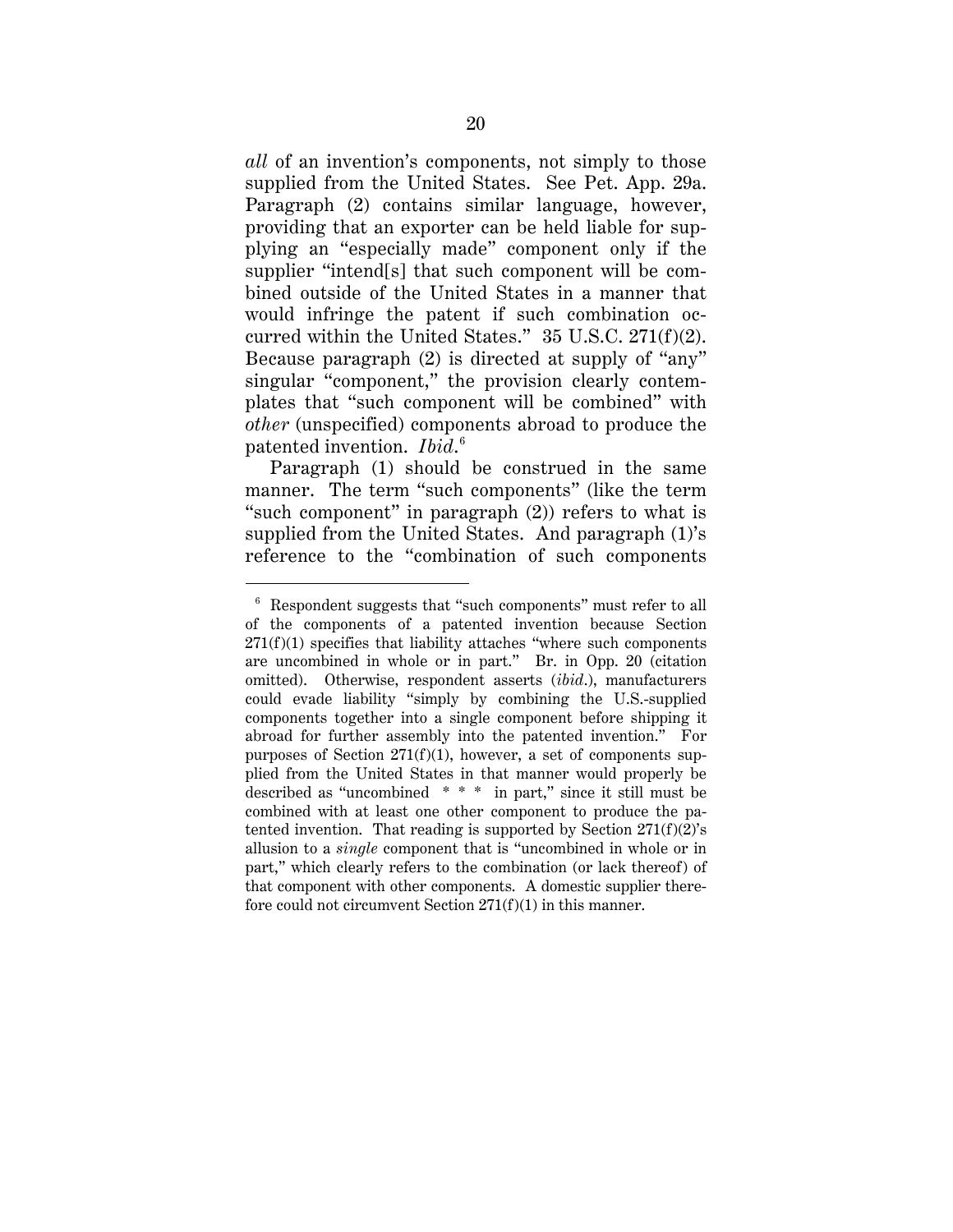in a manner that would infringe the patent" encompasses (in cases where fewer than all of the components are supplied from the United States) the combining of the exported components with the remaining components of the invention.

3. Section  $271(f)(1)$  imposes infringement liability only if the domestic supplier acts "in such manner as to actively induce the combination of such components outside of the United States in a manner that would infringe the patent if such combination occurred within the United States."  $35$  U.S.C.  $271(f)(1)$ . To "actively induce" such a combination, a supplier must intend to bring it about. Cf. *Global-Tech Appliances, Inc.* v. *SEB S.A.*, 563 U.S. 754, 759-766 (2011) (construing 35 U.S.C. 271(b)). Respondent suggests (Br. in Opp. 1-2, 24) that the intent element in Section  $271(f)(1)$  adequately protects suppliers from untoward liability for exporting single components.

Section 271(f)(2), however, contains substantially the same intent element. To be liable under that provision, an exporter must "intend[]" that the component supplied from the United States "will be combined outside of the United States in a manner that would infringe the patent if such combination occurred within the United States." 35 U.S.C. 271(f)(2). Congress nevertheless limited Section 271(f)(2) to the supply from the United States of a component "that is especially made or especially adapted for use in the [patented] invention and not a staple article or commodity of commerce suitable for substantial noninfringing use." *Ibid*. Congress thus specifically declined to impose infringement liability under Section 271(f)(2) for exporting a single staple article, *even when* the supplier knows and intends that it will be used to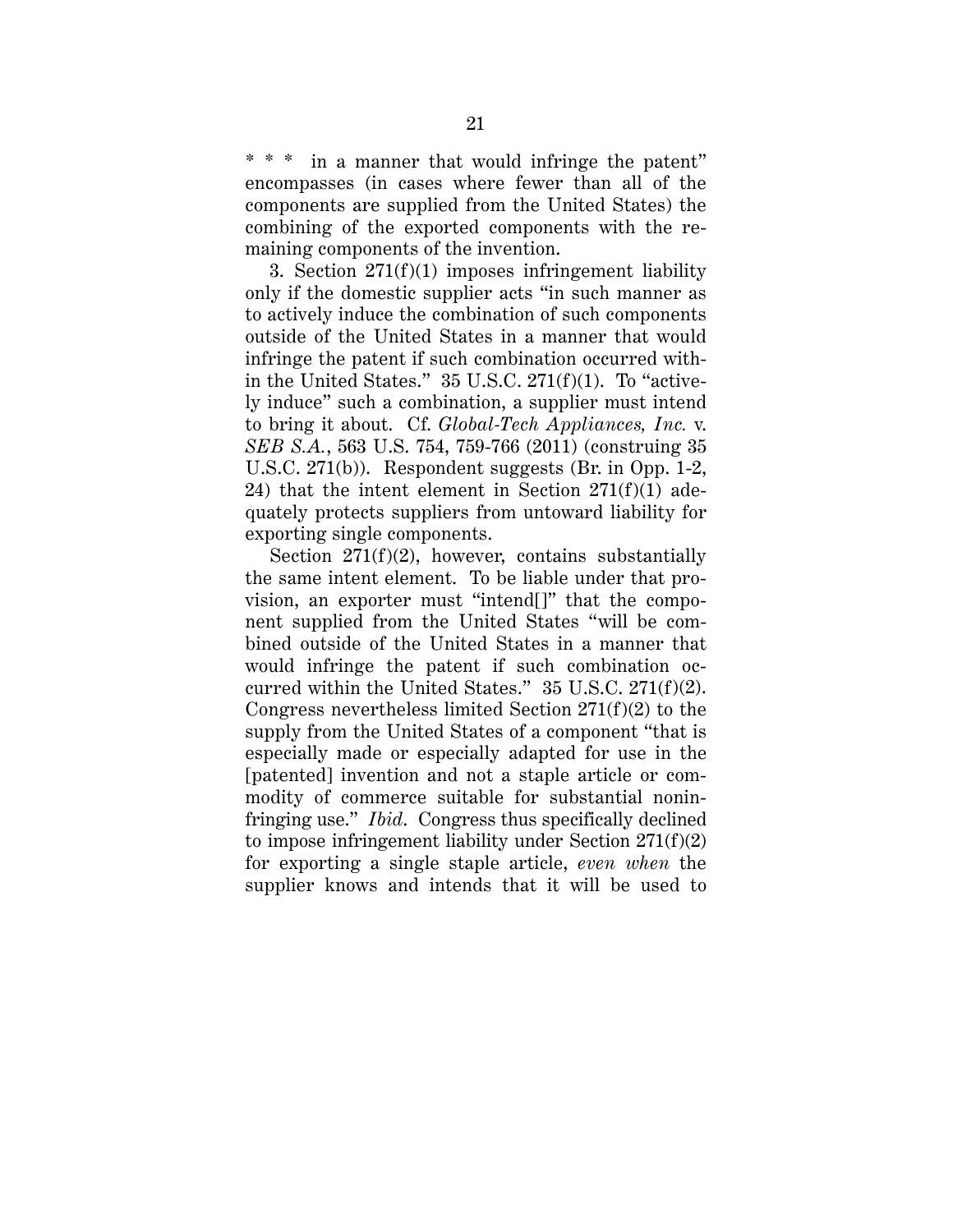manufacture a patented invention abroad. Thus, notwithstanding Section  $271(f)(1)$ 's intent element, application of that provision to the export of a single component would subvert a congressional policy choice that is reflected in Section 271(f)(2).

## **C. The Statutory Purpose And Practical Considerations Reinforce The Conclusion That Section 271(f)(1) Does Not Reach The Supply Of A Single Component**

1. Congress enacted Section  $271(f)(1)$  in response to this Court's decision in *Deepsouth*. The defendant in *Deepsouth* manufactured, within the United States, all of the components of a multiple-component invention that was subject to its competitor's U.S. patent. 406 U.S. at 523-524. It then exported those components, as a coordinated package, for ready combination abroad. See *id*. at 524 ("the whole [is] assemblable in less than one hour"). The Court held that this course of conduct did not infringe the U.S. patent because the invention was not made until the components were assembled abroad, where U.S. patent law does not apply. See *id*. at 525-529.

"Section 271(f) was a direct response to a gap in our patent law revealed by" *Deepsouth*. *Microsoft*, 550 U.S. at 457. Section 271(f)(1) prevents a domestic supplier from effectively making a patented invention in the United States and then exporting it, while avoiding infringement liability, by supplying the final product in disassembled form for assembly abroad. Section  $271(f)(1)$  ensures that, "when components are supplied for assembly abroad to circumvent a patent, the situation will be treated the same as when the invention is 'made' or 'sold' in the United States." S. Rep. No. 663, 98th Cong., 2d Sess. 3 (1984).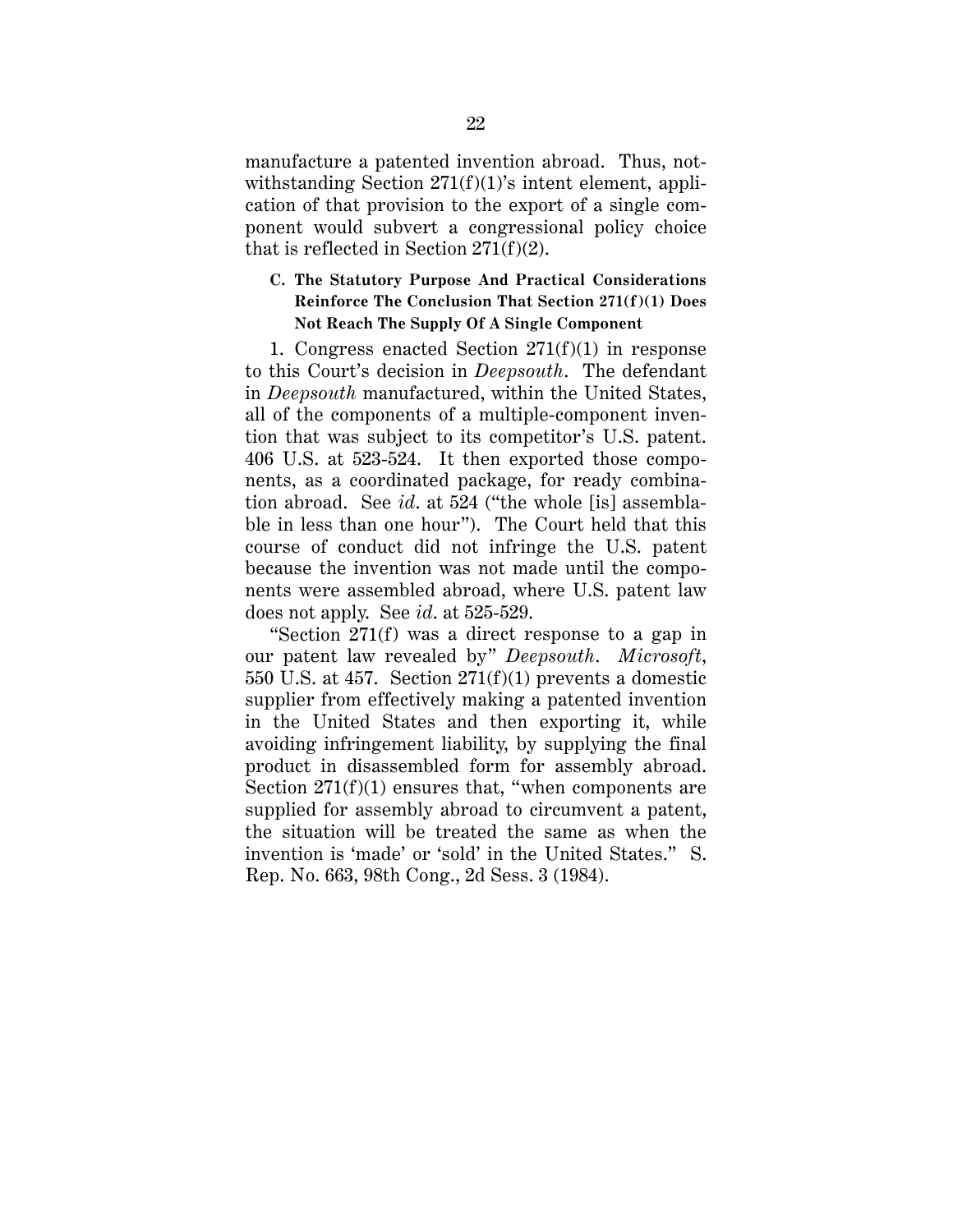If Congress had limited Section  $271(f)(1)$  to the supply of "all the components" of an invention, however, the new anti-evasion rule would itself have been readily evaded. Under such a statute, a domestic supplier could have avoided liability by supplying all but one of the components to the foreign assembler. Congress's addition of the phrase "or a substantial portion" closed that potential loophole.

Section  $271(f)(1)$  is thus properly understood in light of its purpose and history to cover, but be limited to, conduct that approximates the degree and kind of evasion that was involved in *Deepsouth*: Conduct that is tantamount to making the patented invention itself in the United States and then exporting it. By contrast, if Section  $271(f)(1)$  is construed to reach the supply of any important component of an invention, it will outlaw conduct far afield from the circumvention that prompted Congress to act. While the export of all or something close to all of the components for assembly abroad can reasonably be viewed as the functional equivalent of manufacturing the patented invention in the United States for export, the domestic supply of a single staple article cannot reasonably be so regarded. Nothing in Section  $271(f)(1)$ 's text or history suggests that Congress intended to reach so far beyond the type of conduct that prompted its enactment. When a product is made abroad and all of its components are supplied from abroad except a single, staple article of commerce is supplied from the United States, Congress left that predominately foreign conduct to be regulated by foreign law.

2. The court of appeals' interpretation of Section  $271(f)(1)$  is also less workable and measured than the competing approaches.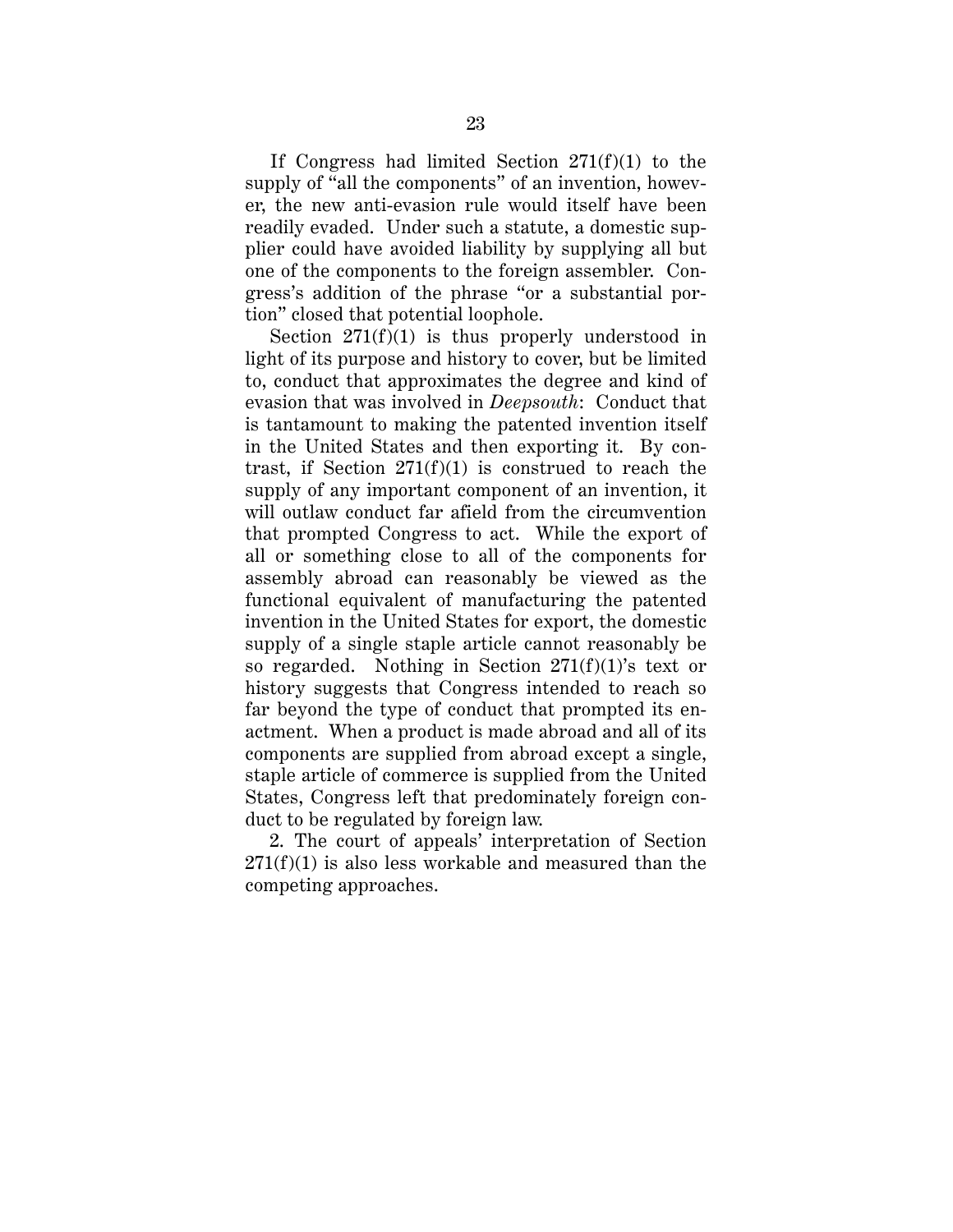a. The court of appeals suggested at one point in its opinion that any component without which a patented invention "would be inoperable" may constitute a "substantial portion" of the components of that invention. Pet. App. 34a. "That version of the argument has the virtue of resting on a general principle—but the vice of being implausible." *Bullard* v. *Blue Hills Bank*, 135 S. Ct. 1686, 1694 (2015). Indeed, it effectively reads "all or a substantial portion of the components" to mean something close to "any component."

The court of appeals also suggested that a single component qualifies as "all or a substantial portion of the components" if it is a "main" or "major" component. Pet. App. 34a (citation omitted). But the court did not articulate what makes a component "main" or "major," and its expansive application of those terms here—which would reach three of the five identified components of the patented kits—suggests that those terms are both vague and broad. Nor does any approach that turns on qualitative importance appear to be conceptually stable or administrable. Respondent did not identify a workable standard in its brief in opposition, stating that "[s]ubstantiality is a fact question that requires a case-specific analysis of what is being supplied from the United States and its relationship to the patented invention across multiple dimensions." Br. in Opp. 16. Without more meaningful guidance, domestic suppliers of staple components to foreign manufacturers cannot accurately assess their potential liability before exporting such goods. And it is unlikely that, in reaction to *Deepsouth*, Congress intended to mandate a freewheeling inquiry that would expose American exporters of staple articles of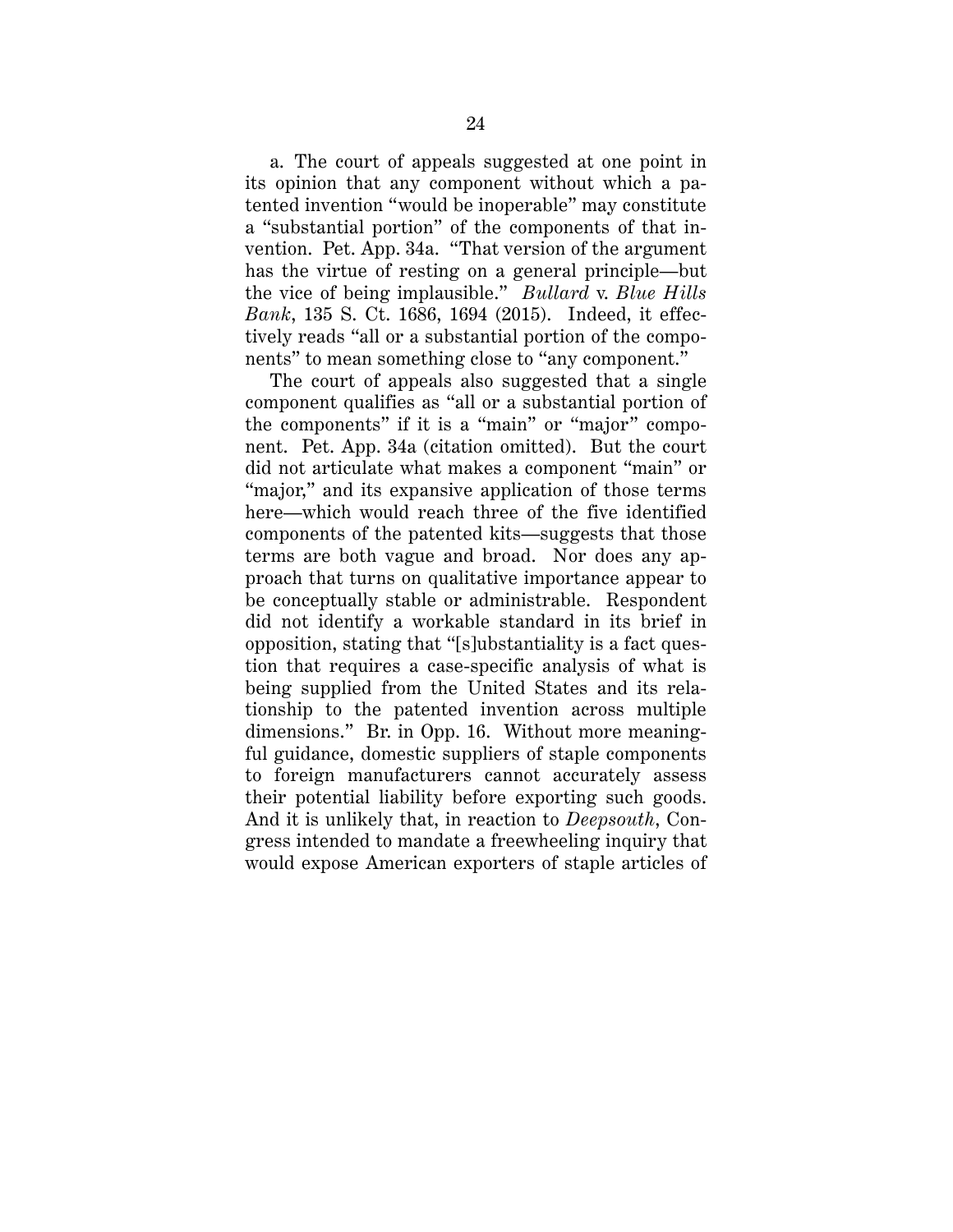commerce to potentially broad and unpredictable liability.

b. It is more workable and measured—and more faithful to the statutory text, context, and purpose—to ask whether a defendant has supplied all or something close to all of the components of a patented invention, not just one.

At the outset, for many of the same reasons that Section  $271(f)(1)$  is limited to the supply of multiple components, it is also best read to be limited to the supply of all or something close to all of the total number of components. As set forth above, the phrase "all or a substantial portion of the components" refers to all or a large portion of the total number of components. Furthermore, that phrase is naturally read to refer to a larger proportion of the components than if Congress had omitted "all or" and had simply imposed liability for supplying a "substantial portion of the components." "All" here means 100% of the components, and the phrase "all or a substantial portion" in turn conveys that a "substantial portion" is closer to 100%. Cf. Daniel Kahneman, *Thinking, Fast and Slow* 119-120 (2011) ("Any number that you are asked to consider as a possible solution to an estimation problem will induce an anchoring effect.").

Section  $271(f)(1)$ 's purpose and history also suggest not only that the supply of a single component is insufficient, see pp. 22-23, *supra*, but also that Section  $271(f)(1)$  should be construed to reach situations that involve approximately the same degree and kind of evasion as the conduct at issue in *Deepsouth* tantamount to manufacturing the invention in the United States for export—and therefore not to apply when the product is made abroad and the domestically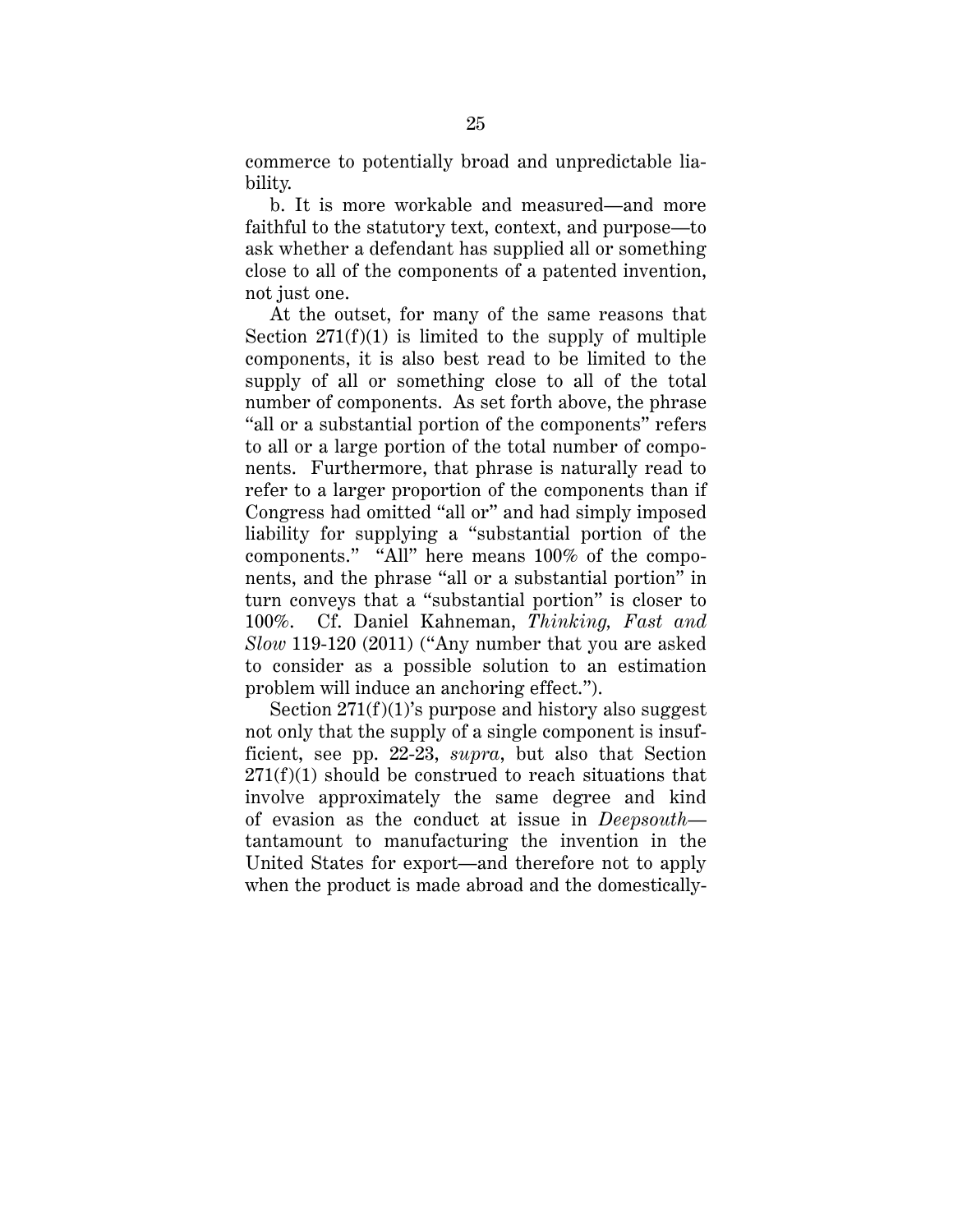supplied portion is not even close to the total number of components. And the presumption against extraterritoriality reinforces this interpretation, as it tugs against construing "all or a substantial portion" broadly, and in favor of a modest construction tailored to the *Deepsouth* paradigm. See pp. 28-31, *infra*. Section 271(f)(1) therefore is properly interpreted to reach the supply of all or something close to all of the total, a standard that is akin to, though less stringent than, "all or virtually all" or "all or nearly all."

The inquiry involves counting the components supplied from the United States and comparing that to the total number of components. In many cases it will be clear whether the U.S.-supplied portion of the invention's components is all or something close to all of the total. In some borderline cases, the determination whether the supplied portion is something close to all of the components will depend on the size of that portion, and whether the export of that portion is appropriately viewed as the functional equivalent of exporting the invention itself. Despite the existence of close cases, that test is workable, easy to understand, and faithful to Congress's anti-evasion purposes.

To be sure, it would be even clearer to supply a rigid numerical threshold for "substantial." But it is not textually plausible to adopt a bright-line cutoff (*e.g.*, 75% of the invention's components), and any such rigid threshold would invite evasion (as by the supply of 70% of the invention's components) of a statute that is designed to prevent evasion. Any viable interpretation of Section 271(f)(1) accordingly will present some line-drawing problems. But an approach that treated Section  $271(f)(1)$  as applicable to a single "main" or "major" component would produce greater practical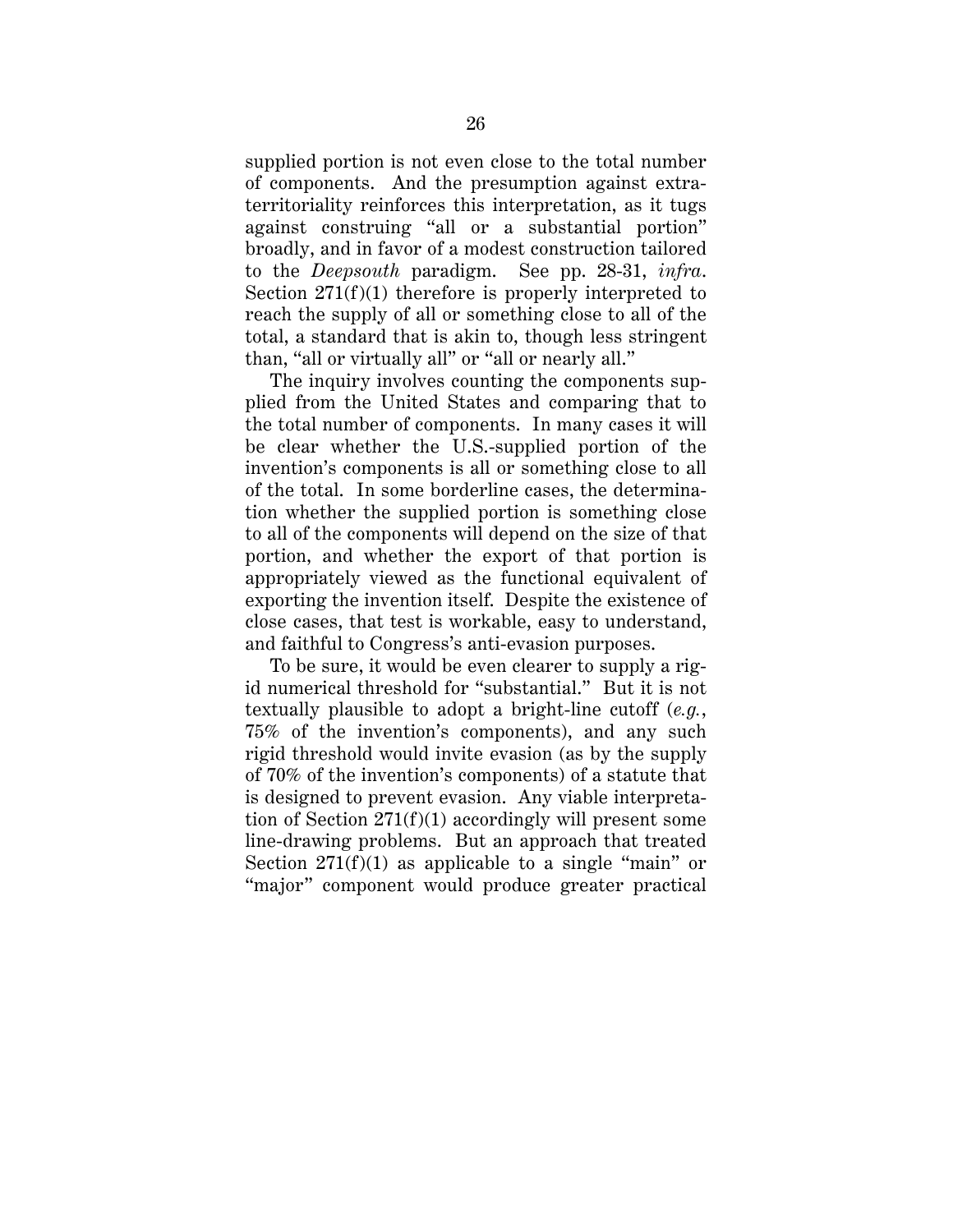difficulties, since the need for drawing lines would potentially arise in every single-component case. It would also be duplicative, as Congress has already supplied a clear and workable standard in Section  $271(f)(2)$  for identifying situations where the supply of a single component is sufficiently culpable to warrant liability: If that component is "especially made or especially adapted for use in the invention and not a staple article or commodity of commerce suitable for substantial noninfringing use." 35 U.S.C. 271(f)(2).

c. To apply Section 271(f), one must identify the invention's "components." In *Microsoft*, this Court explained that the term "component" is "commonly defined as 'a constituent part,' 'element,' or 'ingredient.'" 550 U.S. at 449 n.11 (citation omitted). The Court also noted that Section  $271(f)(1)$  contemplates "'components' amenable to 'combination," *id.* at 449, and suggested that the provision does not reach items that are not "combinable," *id*. at 450. This case does not present any question concerning the proper approach for identifying "components," however, because it comes to the Court on the assumptions that *Taq* polymerase is a "component," that the kits are made from at least four additional components, and that petitioners are entitled to judgment as a matter of law unless the domestic supply of *Taq* polymerase alone is sufficient to trigger liability under Section  $271(f)(1)$ . Pet. App. 8a, 51a-52a.<sup>7</sup> For the reasons set

 <sup>7</sup> The starting point for identifying "components" is to examine the elements of the relevant patent claim to identify constituent parts that are capable of being combined into the final product, as the court of appeals did here when it identified five components from five claim elements. See Pet. App. 7a-8a. Parts that are included in the physical embodiment of an invention, but are not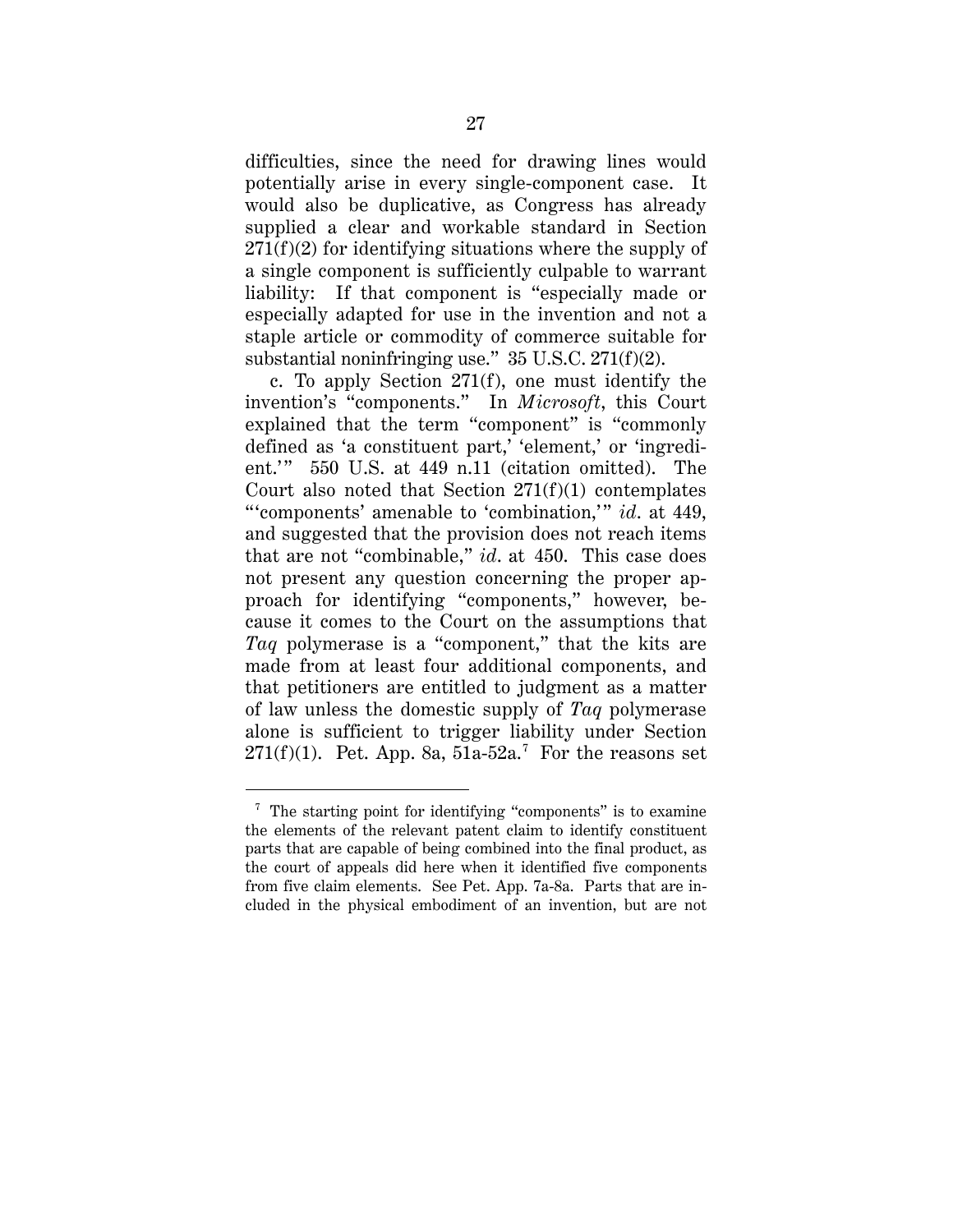forth above, Section  $271(f)(1)$  does not apply when a product is manufactured abroad and all but one of the components are supplied from abroad.

#### **D. The Presumption Against Extraterritoriality Resolves Any Lingering Ambiguity**

The presumption against extraterritorial application of U.S. law resolves any remaining uncertainty as to whether Section 271(f)(1) imposes liability when a product is manufactured and sold abroad, and all but one of the components are supplied from abroad. Under that presumption, "courts should 'assume that legislators take account of the legitimate sovereign interests of other nations when they write American laws,'" as "[f]oreign conduct is generally the domain of foreign law." *Microsoft*, 550 U.S. at 455 (citations and brackets omitted).

The Court in *Microsoft* described Section 271(f)(1) as "an exception to the general rule that our patent law does not apply extraterritorially," in that it imposes liability for domestic conduct (shipping components from the United States) that induces particular foreign conduct (the manufacture in a foreign country of an invention that is patented in the United States). 550 U.S. at 442. The Court thus recognized that, on any plausible reading, Section 271(f)(1) will have *some* impact on foreign conduct because "Congress enacted

 $\overline{a}$ 

covered by any element of the patent claim, thus do not qualify. A future Deepsouth thus could not evade liability by supplying the very same components, while omitting any screws, bolts, or rivets that hold the assembled invention together, and claiming that each screw or other fastener constitutes a distinct "component." Assuming that no element of the patent claim covers the screws, bolts, or rivets, they would be irrelevant to the infringement inquiry under Section 271(f)(1).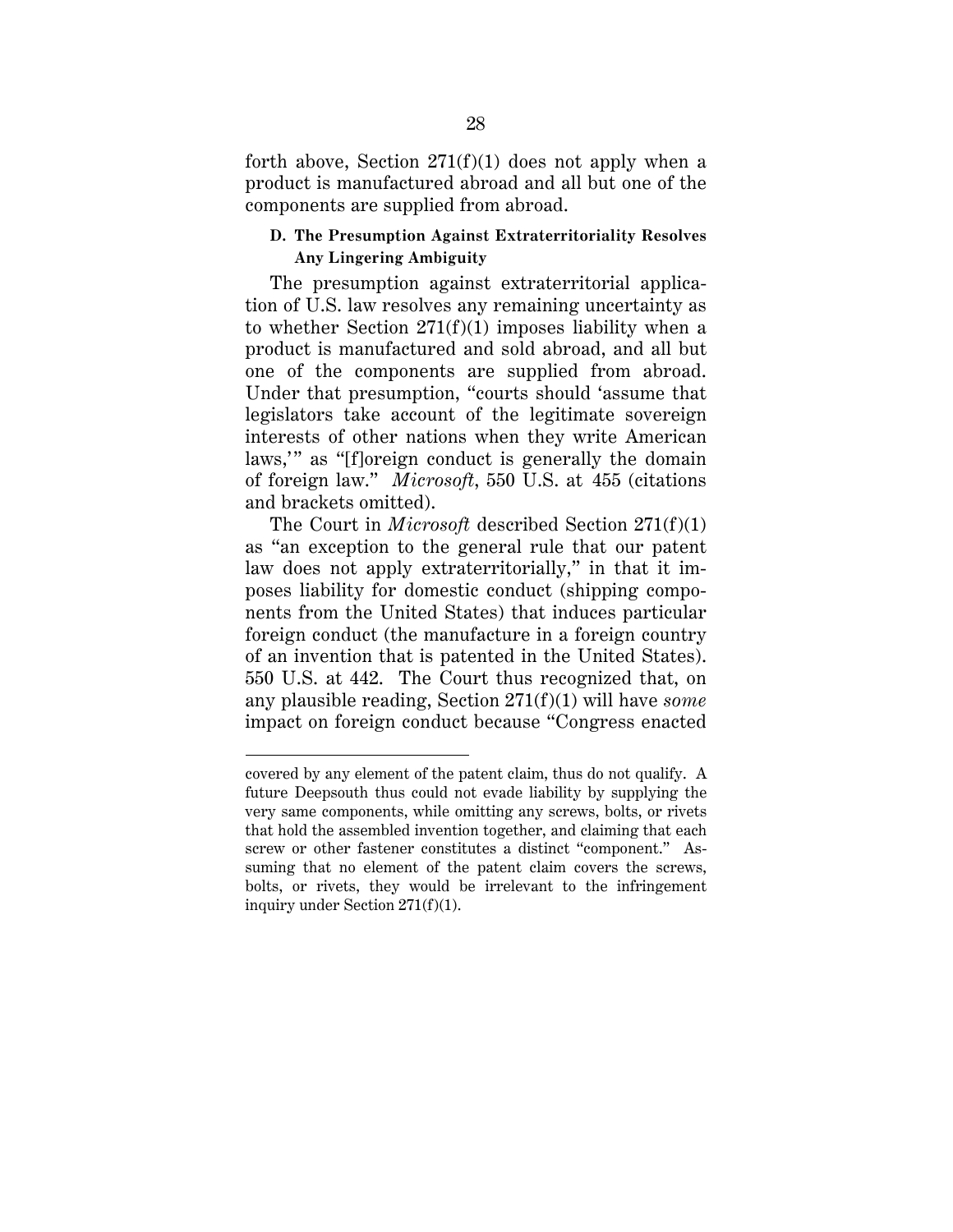§ 271(f) specifically to extend the reach of United States patent law to cover certain activity abroad." *Id*. at 455. But the Court explained that, because the *scope* of liability under Section 271(f)(1) will affect the foreign conduct of the recipients of the components, the presumption against extraterritoriality "remains instructive in determining the *extent* of" the provision's coverage. *Id*. at 456; see *Smith* v. *United States*, 507 U.S. 197, 204 (1993).

If Section  $271(f)(1)$  is construed to cover only those defendants who have supplied all or something close to all of a patented invention's components from the United States, the proscribed domestic conduct is tantamount to domestically manufacturing a patented invention for export, and liability under Section  $271(f)(1)$  so construed is closely tied to circumvention of the primary protections in Section 271(a). Although application of Section  $271(f)(1)$  to those suppliers will have a practical impact on the activities of foreign assemblers, Congress clearly anticipated and intended that extraterritorial effect. Except in those situations where the domestic entity supplies all or something close to all of an invention's components, or supplies a component "that is especially made or especially adapted for use in [a patented] invention," 35 U.S.C.  $271(f)(2)$ , foreign manufacturing and sales will be governed by the laws of the nations where those activities occur. That approach respects the principle that U.S. patent law does not apply outside the United States, see *Microsoft*, 550 U.S. at 454-455, and "helps the potentially conflicting laws of different nations work together in harmony—a harmony particularly needed in today's highly interdependent commercial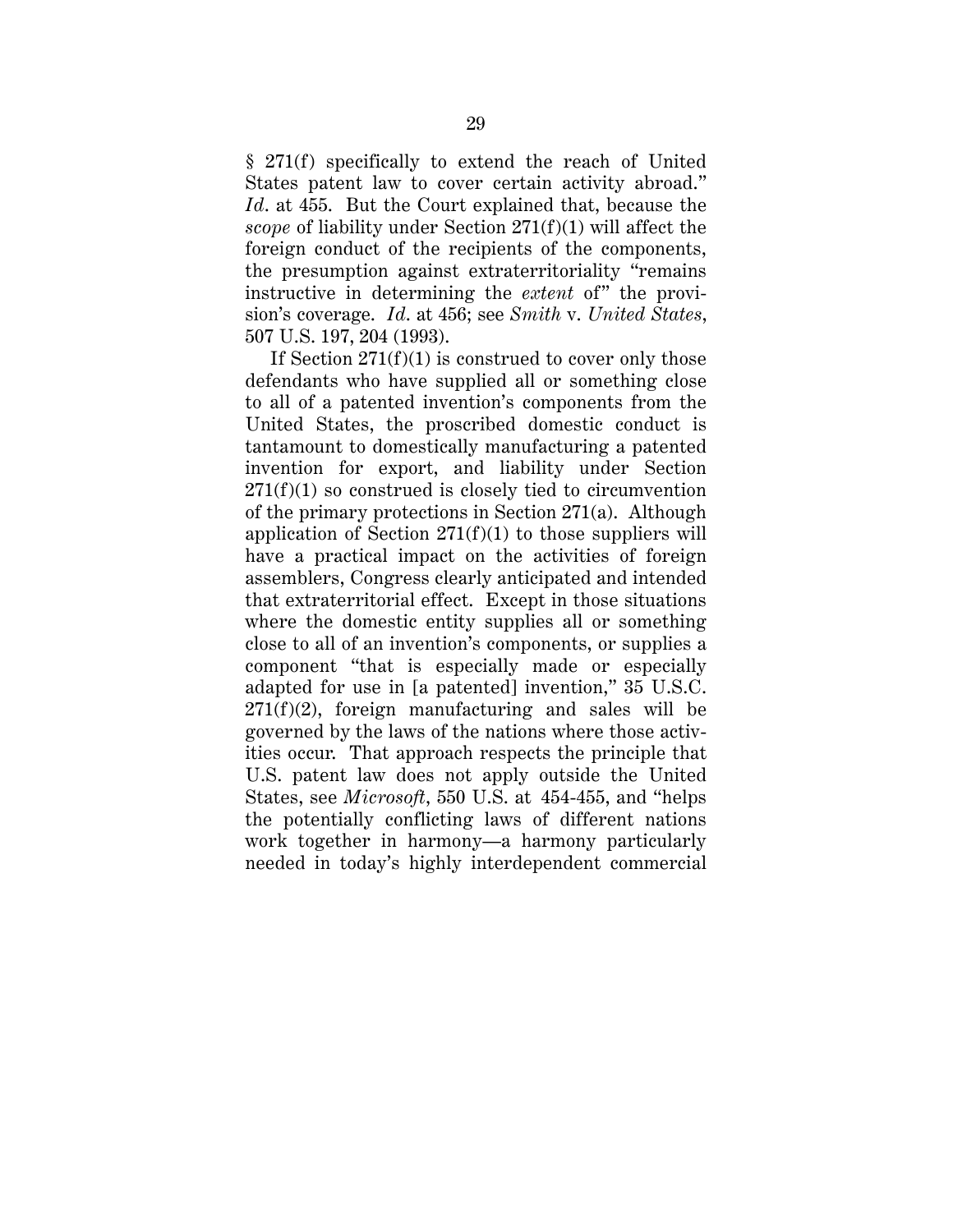world," *F. Hoffmann-La Roche Ltd.* v. *Empagran S.A.*, 542 U.S. 155, 164-165 (2004).

Under the court of appeals' approach, by contrast, Section  $271(f)(1)$  can apply even when every step but one within the process of manufacture, supply, and sale occurs abroad. That reading would impinge upon "legitimate [foreign] sovereign interests," *Microsoft*, 550 U.S. at 455, by preventing citizens of foreign countries from importing staple articles of commerce and combining them with components manufactured in their own countries. More broadly, it would undermine the efforts of foreign nations to strike an appropriate balance between allowing open competition and using patents to promote innovation.

Congress should not be deemed to have intended those consequences unless it has clearly expressed that intent. At the very least, Section  $271(f)(1)$  does not clearly cover the supply from the United States of a single staple article, even when that article is an important component of an invention that is patented in the United States. That is a sufficient basis for finding Section  $271(f)(1)$  to be inapplicable here.